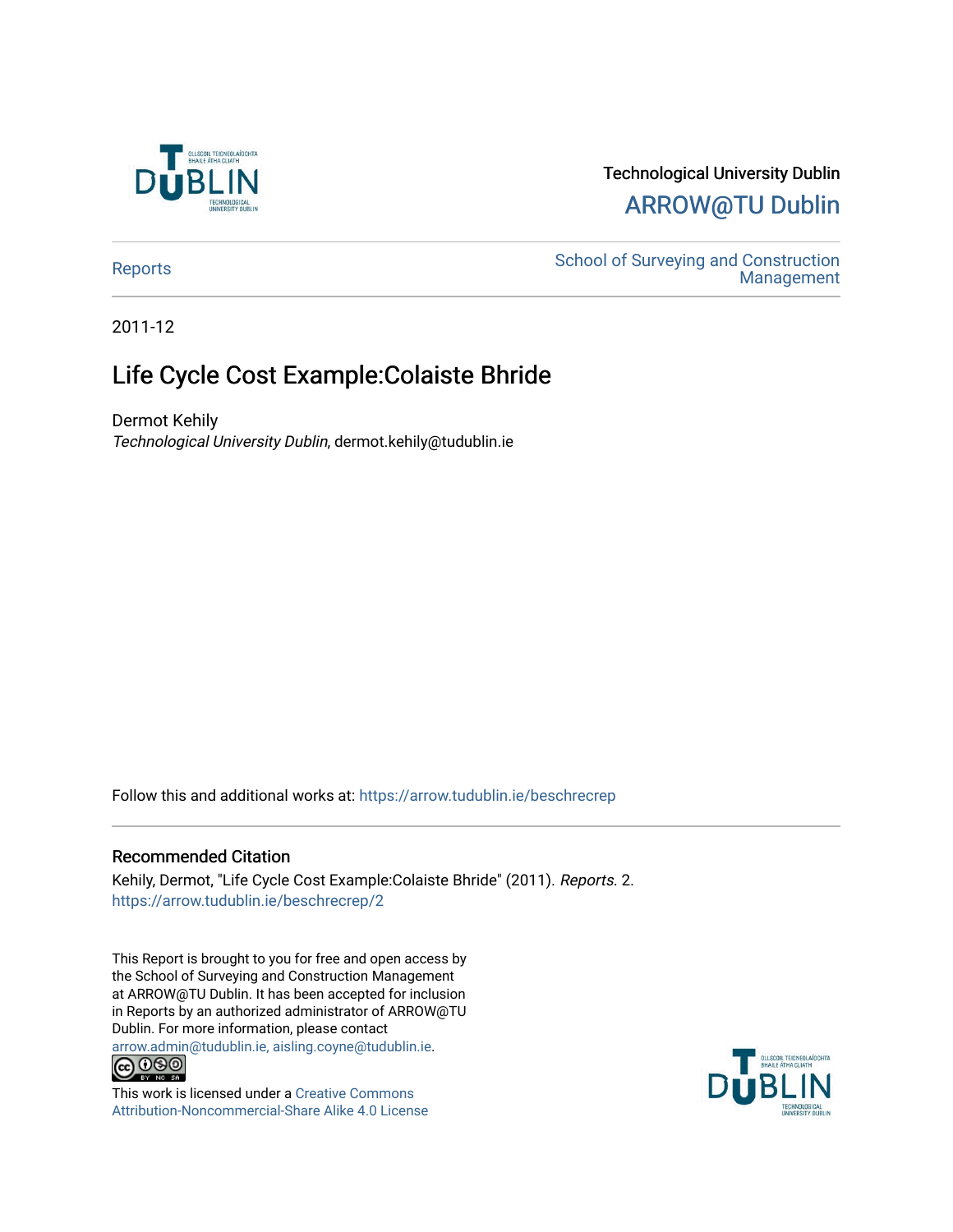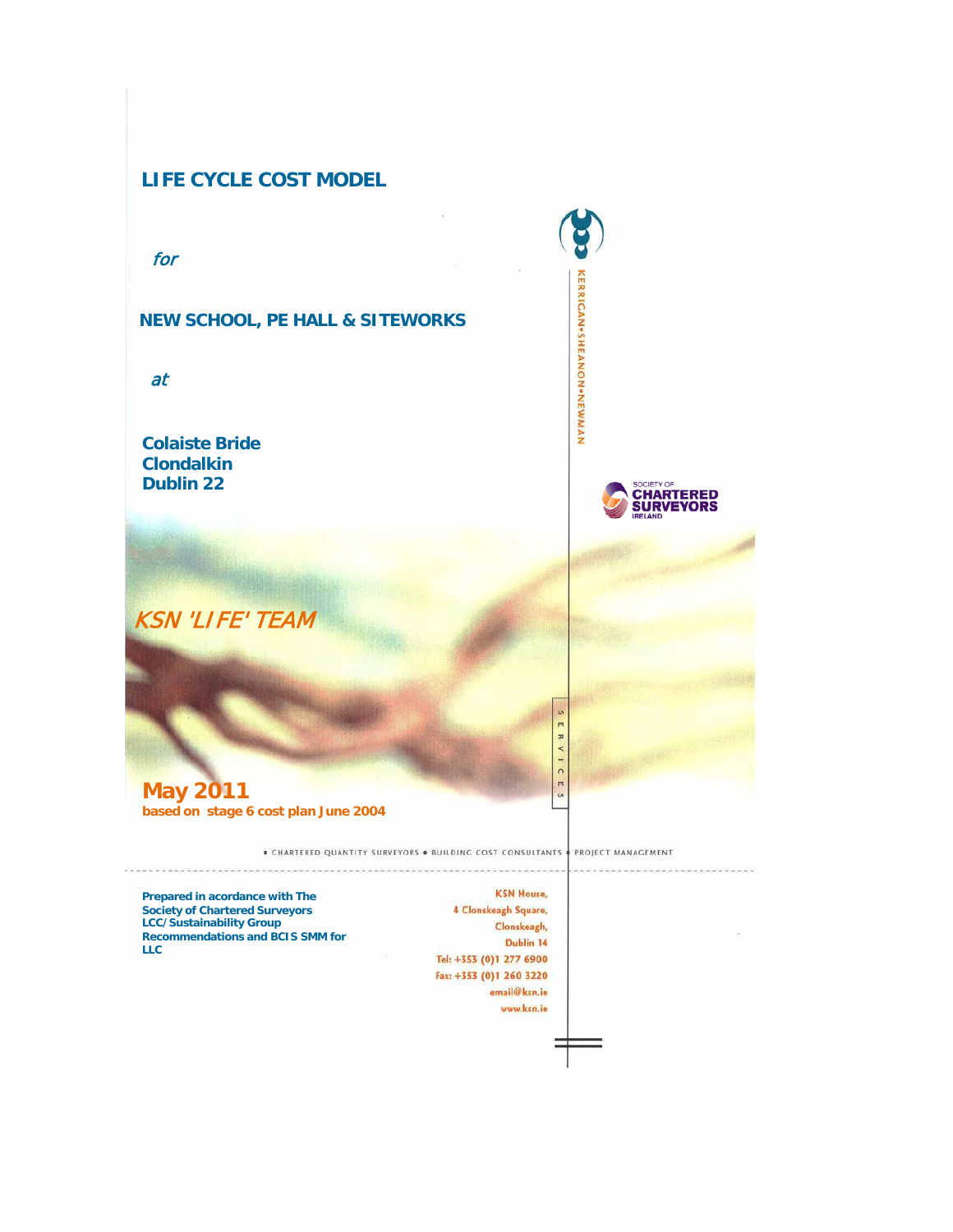## CT Contents



**Life Cycle Cost Parameters Basis of Estimate Life Cycle Cost Summary Level 1 Breakdown Construction Cost Summary Replacement Summary Cash Flow Forecast Other Construction Costs Operations, Maintenance and Occupancy Major Replacement**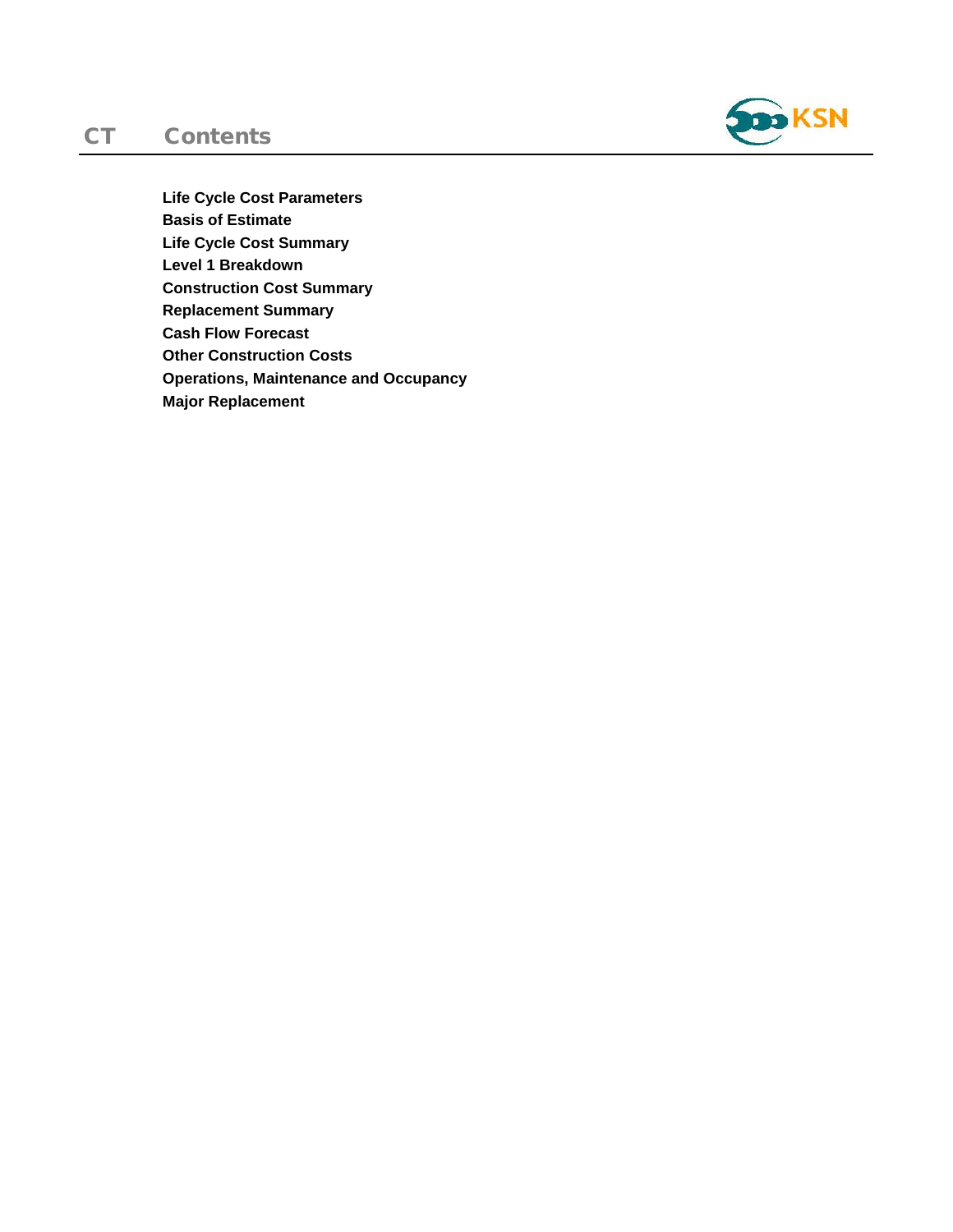

### LCC Life Cycle Cost Parameters

| <b>PROJECT TITLE:</b>   |                                                      |
|-------------------------|------------------------------------------------------|
| Location                | Colaiste Bride, Clondalkin, Dublin 22,               |
| <b>Project Details:</b> | New School, PE Hall and Siteworks for Colaiste Bride |
| Owner:                  | <b>Colaiste Bride Board of Management</b>            |
| Occupier:               | Colaiste Bride, Clondalkin, Dublin 22,               |
| Prepared By:            | Dermot Kehily 086 335 4912                           |

| <b>DATES</b>             |                     |                          |            |                                        |            |             |        |
|--------------------------|---------------------|--------------------------|------------|----------------------------------------|------------|-------------|--------|
| Plan                     | Preparation date:   |                          | $Jun-04$   | <b>Indexing Base</b>                   | N/A        |             |        |
| <b>Construction Cost</b> | Base Date:          | $Jun-04$                 |            |                                        |            | Start Date: | Aug-04 |
|                          | Date of Completion: |                          | 01/08/2005 | Date of Hand Over:                     | 01/08/2005 |             |        |
| Maintenance              | Start Date:         | 01/08/2005               |            | End Date:                              | 31/07/2065 |             |        |
| Operation                | Start Date:         | 01/08/2005               |            | End Date:                              | 31/07/2065 |             |        |
| Occupancy                | Start Date:         | 01/08/2005               |            | End Date:                              | 31/07/2065 |             |        |
| End of Life              | End Date:           | 31/07/2065               |            | <b>Hand Back Liability</b><br>Period:  | N/A        |             |        |
| Period of Analysis:      | 60                  | Unit of<br>Year<br>time: |            | <b>Total Asset Life</b><br>Expectancy: | 100        |             |        |

## **BASIS OF YEARS (eg. Calendar; financial year) – please state**

**Calander Years**

| <b>PROCUREMENT DETAILS</b> |                            |  |  |  |
|----------------------------|----------------------------|--|--|--|
| <b>Procurement Route:</b>  | <b>Traditional</b>         |  |  |  |
| <b>Procurement Stage:</b>  | Cost Plan Stage 6 - Tender |  |  |  |
| Tender Basis:              | <b>Two Stage Selective</b> |  |  |  |
| <b>Market Conditions:</b>  | <b>Non Competitive</b>     |  |  |  |

| <b>BUILDINGS ENVIRONMENTAL TARGET</b> |      |              |  |  |  |
|---------------------------------------|------|--------------|--|--|--|
| Scheme                                | None | Target Score |  |  |  |
| <b>Other Considerations</b>           |      |              |  |  |  |

| <b>BASIS OF COST</b>   |                         |                        |           |  |  |
|------------------------|-------------------------|------------------------|-----------|--|--|
| <b>Current Price</b>   | Yes                     | <b>Discount Rate</b>   | <b>5%</b> |  |  |
| Net Present Value      | Yes                     | <b>Escalation Rate</b> | 3%        |  |  |
| <b>Escalation Rate</b> | <b>Oil &amp; Gas 5%</b> | <b>GIFA</b>            | 7.440     |  |  |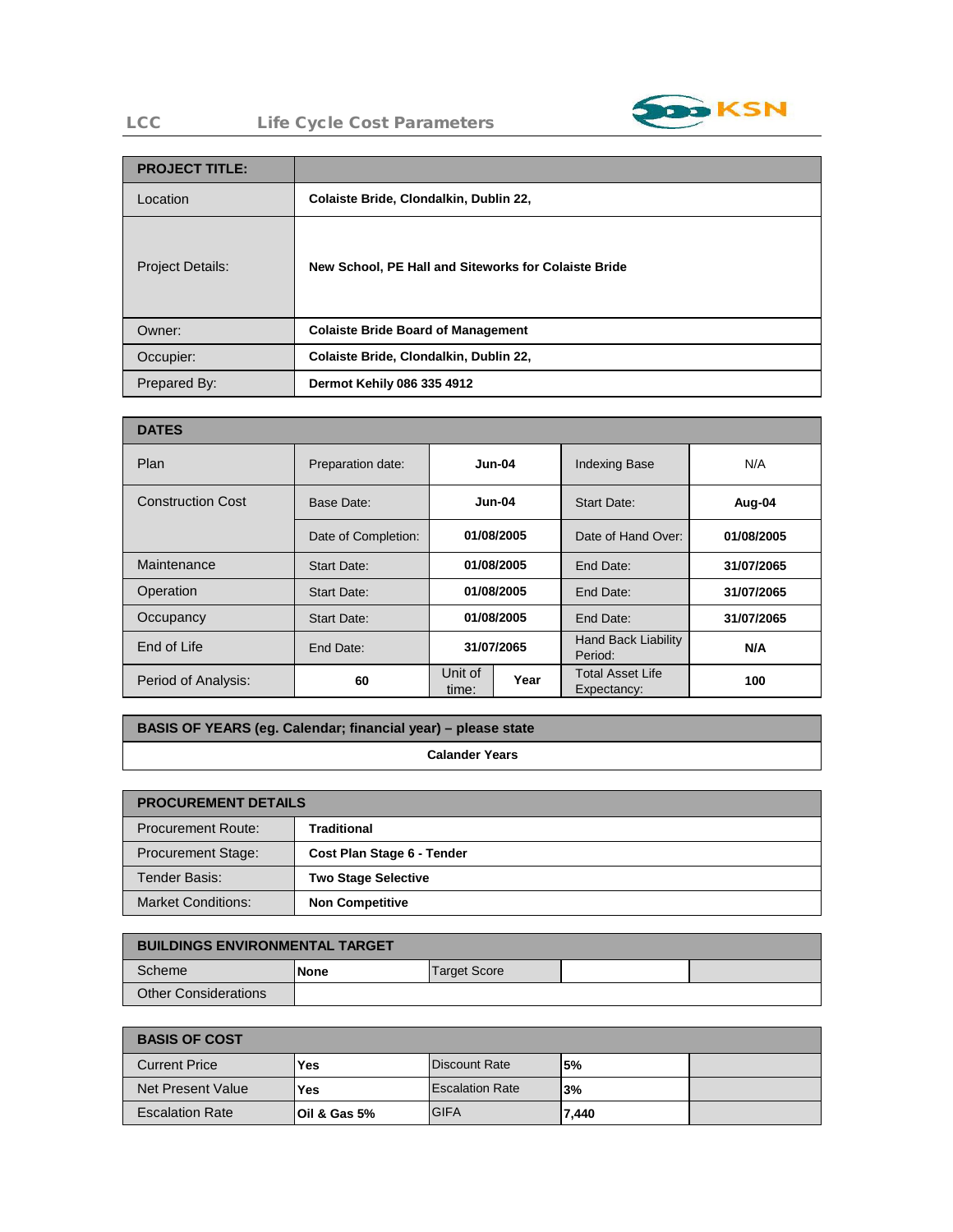### LCC Basis of Life Cycle Cost



and the control of the control of the control of the control of

#### **Schedule of Areas**

П

| <b>Basement floors:</b>            | Percentage of gross floor area:  |  |
|------------------------------------|----------------------------------|--|
| Ground floor                       | Below ground floor               |  |
| <b>Upper floors</b>                | Single storey construction       |  |
| <b>Total (Gross Internal Floor</b> | Two storey construction          |  |
| Usable Area                        | storey construction              |  |
| <b>Circulation Area</b>            | storey construction              |  |
| <b>Ancillary Areas</b>             | Average storey height:           |  |
| Internal divisions                 | Below ground floor(s)            |  |
| <b>Total (Gross Internal Floor</b> | Ground floor                     |  |
| Spaces not enclosed:               | Above ground floor(s)            |  |
| Areas Requiring Regular            | External vertical envelope (Ext. |  |
| Cleaning                           | walls, windows & doors)          |  |
| Internal cube                      | Area of Glazing                  |  |
| Area of site                       | Number of units                  |  |

| <b>Exclusions</b> |                                        | <b>Inclusions</b> |                                  |  |
|-------------------|----------------------------------------|-------------------|----------------------------------|--|
| 1                 | Asbestos Removal                       |                   | <b>Professional Fees</b>         |  |
| 2                 | <b>Abnormal Ground Conditions</b>      | 2                 | Furniture Fixtures and equipment |  |
| 3                 | Legal Fees                             | 3                 | <b>Planning Fees</b>             |  |
| 4                 | Archaeology                            | 4                 | <b>Fire Certification Fees</b>   |  |
| 5                 | Removal of Contaminated Material       | 5                 | PC's                             |  |
| 6                 | Overtime due to accelerated Programme  | 6                 | <b>Electricity Costs</b>         |  |
| 7                 | <b>Land Acquisition Costs</b>          | 7                 | <b>Fuel Costs</b>                |  |
| 8                 | <b>Site Investigation Costs</b>        | 8                 | <b>Telephone Costs</b>           |  |
| 9                 | <b>Wages and Salaries</b>              | 9                 | <b>Postal Costs</b>              |  |
| 10                | <b>Finance Costs</b>                   | 10                | Cleaning                         |  |
| 11                | Taxes                                  | 11                | <b>Classroom Materials</b>       |  |
| 12                | Incomes                                |                   |                                  |  |
| 13                | <b>Building and Contents Insurance</b> |                   |                                  |  |
| 14                | Contingency for Life Cycle Costs       |                   |                                  |  |
| 15                | <b>Enabling Works</b>                  |                   |                                  |  |
| 16                | <b>Externalities</b>                   |                   |                                  |  |
| 17                | <b>Non Construction Costs</b>          |                   |                                  |  |

|    | <b>Documents Used as Bases of Analysis</b> | <b>Source</b>                                                             |
|----|--------------------------------------------|---------------------------------------------------------------------------|
| 1. | <b>Construction Cost Plan Stage 6</b>      | <b>KSN</b>                                                                |
| 2. | <b>Replacement Values</b>                  | <b>Department of Education</b>                                            |
| 3. | <b>Replacement Values</b>                  | <b>BCIS</b>                                                               |
| 4. | <b>Annual Costs</b>                        | <b>Board of Management Colaiste Bride</b>                                 |
| 5. | Methodology                                | <b>BCIS Standard Method of Measurement for LCC,  </b><br><b>ISO 15868</b> |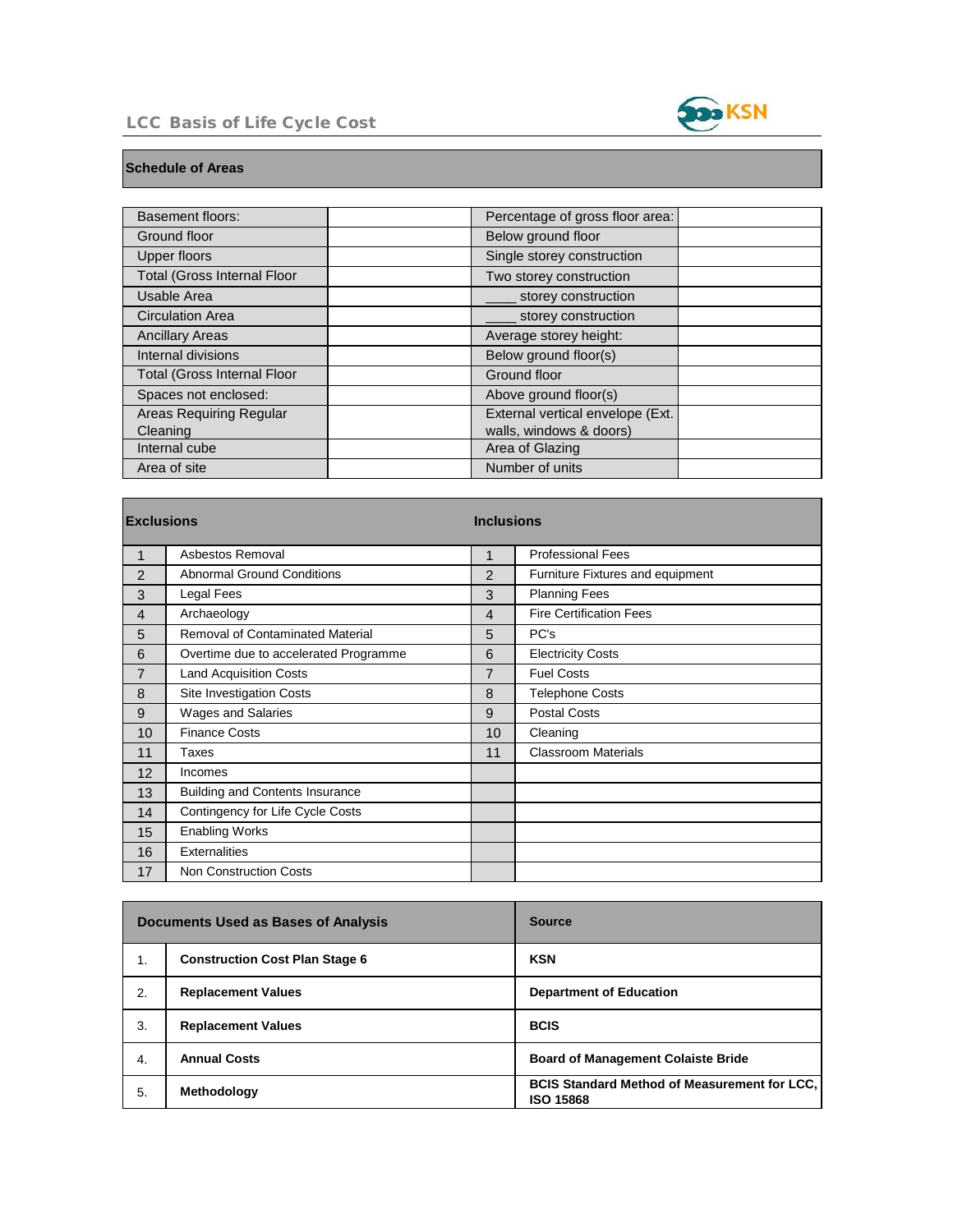# **B** KSN

| WLCC        | <b>Whole Life Cycle Cost</b>                      | <b>Life Cycle</b><br>Cost | €m2     | <b>Total</b><br><b>Present</b><br>Value | $\epsilon$ m2 |
|-------------|---------------------------------------------------|---------------------------|---------|-----------------------------------------|---------------|
| <b>CC</b>   | <b>Construction Costs</b>                         | 12,774,063                | 1716.94 | 12,774,063                              | 1716.94       |
|             | 2.0 Maintenance Costs                             | 17, 177, 655              | 2308.82 | 9,501,431                               | 1277.07       |
|             | 3.0 Operations Costs                              | 5,640,000                 | 758.06  | 4,625,512                               | 621.71        |
|             | 4.0 Occupancy Costs                               | 5,469,000                 | 735.08  | 3,213,619                               | 431.94        |
|             | 5.0 End of Life Costs                             | $\Omega$                  | 0.00    | $\Omega$                                | 0.00          |
| LLC         | Life Cycle Cost $(2.0 - 5.0)$                     | 28,286,655                | 3801.97 | 17,340,562                              | 2330.72       |
| <b>TLLC</b> | <b>Total Life Cycle Cost (Incld Construction)</b> | 41,060,718                | 5518.91 | 30,114,625                              | 4047.66       |
|             | 6.0 Non Construction Costs                        | 0                         | 0.00    | $\Omega$                                | 0.00          |
|             | 7.0 Income                                        | $\Omega$                  | 0.00    | $\Omega$                                | 0.00          |
|             | 8.0 Externalities                                 | 0                         | 0.00    | $\Omega$                                | 0.00          |
| WLC         | Whole Life Cycle Cost (ex VAT)                    | 41,060,718                | 5518.91 | 30,114,625                              | 4047.66       |
| VAT         | Vat                                               | 5,543,197                 | 745.05  | 4,065,474                               | 546.43        |
|             | <b>WLC VAT Whole Life Cycle Cost (Inc. VAT)</b>   | 46,603,914                | 6263.97 | 34,180,100                              | 4594.10       |
|             |                                                   |                           |         |                                         |               |

| <b>NAE</b> | <b>Net Annual Expediture</b> |                     |       |               |
|------------|------------------------------|---------------------|-------|---------------|
|            |                              | <b>Annual Costs</b> | €m2   | $\frac{9}{6}$ |
|            | 2.0 Maintenance Costs        | 286,294             | 38.48 | 61%           |
|            | 3.0 Operations Costs         | 94,000              | 12.63 | 20%           |
|            | 4.0 Occupancy Costs          | 91,150              | 12.25 | 19%           |
| <b>NAE</b> | <b>Net Annual Expeniture</b> | 471,444             | 63.37 | 100%          |
|            | 7.0 Annual Income            |                     |       |               |
|            |                              |                     |       |               |

#### **WNAE** Whole Net Annual Expeniture **19 a** 471,444 **63.37**



**NAE Net Annual Expenditure**

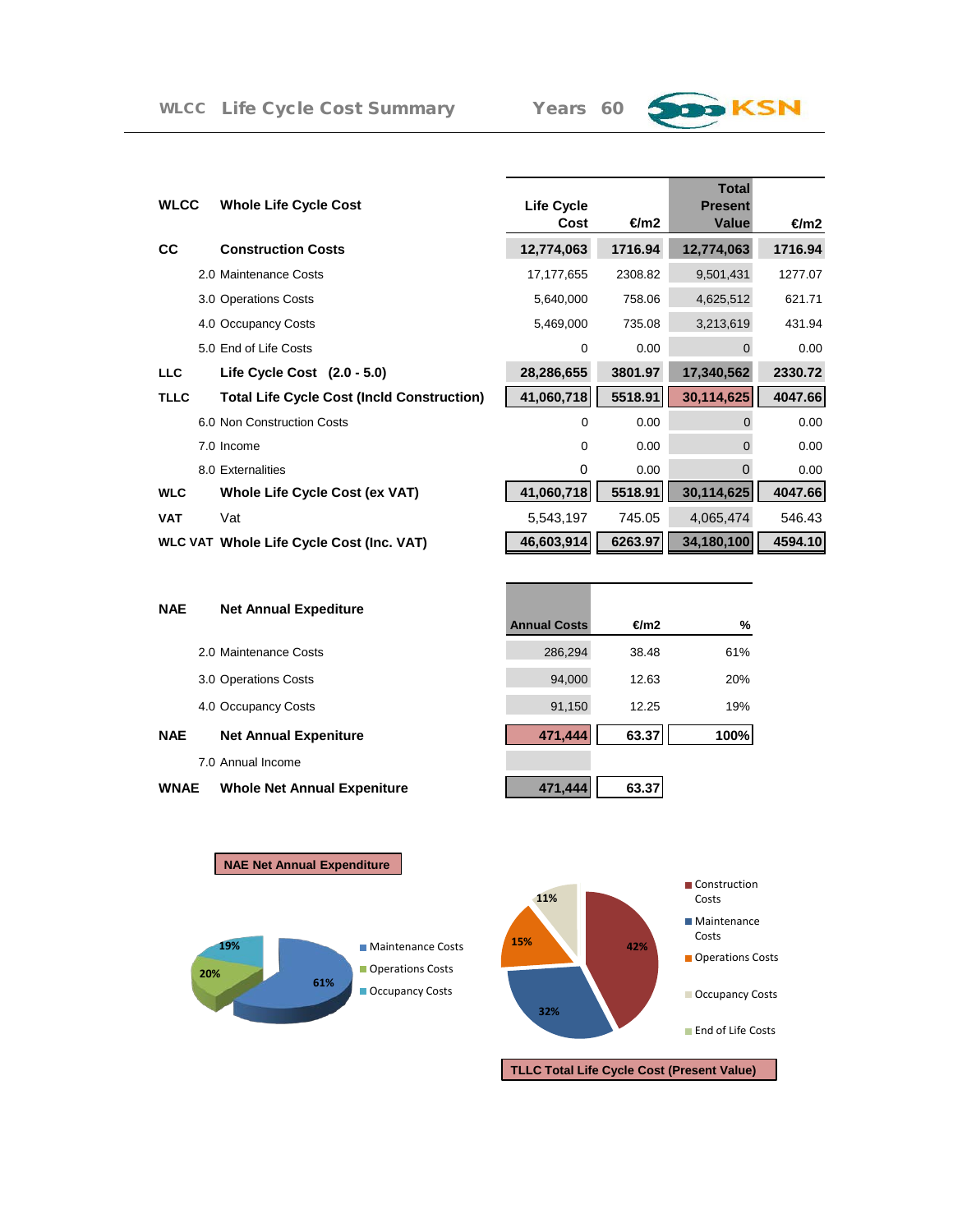|                                             |       | LLC Life Cycle Costs Analysis - BCIS                     |                  | <b>D</b> KSN              |                                               | 60 Years                                |
|---------------------------------------------|-------|----------------------------------------------------------|------------------|---------------------------|-----------------------------------------------|-----------------------------------------|
|                                             |       | Ref BCIS                                                 | Annual<br>Amount | <b>Life Cycle</b><br>Cost | <b>Escalated</b><br><b>Life Cycle</b><br>Cost | <b>Total</b><br><b>Present</b><br>Value |
|                                             | 1.0   | <b>Construction Costs</b>                                |                  |                           |                                               |                                         |
|                                             |       | 1.1 Construction works costs                             |                  | 11,073,779                | 11,073,779                                    | 11,073,779                              |
| Constructio<br>n Costs                      |       | 1.2 Other construction related costs                     |                  | 1,700,284                 | 1,700,284                                     | 1,700,284                               |
|                                             |       | <b>Total Construction Costs</b>                          |                  | 12,774,063                | 12,774,063                                    | 12,774,063                              |
|                                             | 2.0   | <b>Maintenance Costs</b>                                 |                  |                           |                                               |                                         |
|                                             |       | 2.1 Major replacement                                    | 242,594          | 14,555,655                | 40,549,550                                    | 7,960,728                               |
|                                             |       | 2.3 Redecoration - internal / external                   | 1,000            | 60,000                    | 167,945                                       | 35,256                                  |
|                                             |       | 2.4 Minor replacement, repairs and PPM maintenance costs | 25,200           | 1,512,000                 | 4,232,215                                     | 888,461                                 |
|                                             |       | 2.5 Unscheduled repairs, replacement and maintenance     | 8,500            | 510,000                   | 1,427,533                                     | 299,679                                 |
|                                             |       | 2.6 Grounds maintenance                                  | 9,000            | 540,000                   | 1,511,505                                     | 317,307                                 |
| Maintenance, Operations and Occupancy Costs |       | <b>Total Maintenance Costs</b>                           | 286,294          | 17,177,655                | 47,888,749                                    | 9,501,431                               |
|                                             | 3.0   | <b>Operations Costs</b>                                  |                  |                           |                                               |                                         |
|                                             |       | 3.1 Cleaning costs                                       | 12,000           | 720,000                   | 2,015,340                                     | 423,077                                 |
|                                             | 3.1.3 | Specialist cleaning                                      | 12,000           | 720,000                   | 2,015,340                                     | 423,077                                 |
|                                             |       | 3.2 Utilities costs gas and electric                     | 59.000           | 3,540,000                 | 20,684,604                                    | 3,391,538                               |
|                                             | 3.2.1 | <b>Fuel Costs</b>                                        | 53,000           | 3,180,000                 | 19,676,934                                    | 3,180,000                               |
|                                             | 3.2.2 | <b>Water and Drainage</b>                                | 6,000            | 360,000                   | 1,007,670                                     | 211,538                                 |
|                                             |       | 3.3 Administration Costs                                 | 23,000           | 1,380,000                 | 3,862,736                                     | 810,897                                 |
|                                             | 3.3.1 | Property management                                      | 17,000           | 1,020,000                 | 2,855,066                                     | 599,358                                 |
|                                             | 3.3.3 | Waste management disposal                                | 6,000            | 360,000                   | 1,007,670                                     | 211,538                                 |
|                                             |       | <b>Total Operations Costs</b>                            | 94,000           | 5,640,000                 | 26,562,681                                    | 4,625,512                               |
|                                             |       |                                                          |                  |                           |                                               |                                         |
|                                             | 4.0   | <b>Occupancy Costs</b>                                   |                  |                           |                                               |                                         |
|                                             |       | 4.3 Security                                             | 2,000            | 120,000                   | 335,890                                       | 70,513                                  |
|                                             |       | 4.5 Switchboard / telephones                             | 10,500           | 630,000                   | 1,763,423                                     | 370,192                                 |
|                                             |       | 4.6 Postroom - mail services                             | 2,500            | 150,000                   | 419,863                                       | 88,141                                  |
|                                             |       | 4.7 ICT and IT services                                  | 11,150           | 669,000                   | 1,872,587                                     | 393,109                                 |
|                                             |       | 4.12 Occupiers furniture, fittings and equipment         | 45,000           | 2,700,000                 | 7,557,527                                     | 1,586,537                               |
|                                             |       | 4.14 Stationary and reprographics                        | 20,000           | 1,200,000                 | 3,358,901                                     | 705,128                                 |
|                                             |       | <b>Total Occupancy Costs</b>                             | 91,150           | 5,469,000                 | 15,308,190                                    | 3,213,619                               |
| ind of<br>Life                              | $5.0$ | <b>End of Life Costs</b>                                 |                  |                           |                                               |                                         |
|                                             |       | <b>Included in Replacement Costs</b>                     |                  |                           |                                               |                                         |
| ш                                           |       | <b>Total End of Life Costs</b>                           |                  | $\mathbf{0}$              | $\mathbf{0}$                                  | $\bf{0}$                                |
|                                             | 6.0   | <b>Non Construction Costs</b>                            |                  |                           |                                               |                                         |
|                                             |       | <b>Excluded from LCC study</b>                           |                  |                           |                                               |                                         |
|                                             |       | <b>Total Non Construction Costs</b>                      |                  | $\bf{0}$                  | $\bf{0}$                                      | $\bf{0}$                                |
|                                             |       |                                                          |                  |                           |                                               |                                         |
|                                             |       |                                                          |                  |                           |                                               |                                         |
|                                             | 7.0   | Income                                                   |                  |                           |                                               |                                         |
|                                             |       | <b>Excluded from LCC study</b>                           | $\bf{0}$         | $\bf{0}$                  | $\bf{0}$                                      | $\bf{0}$                                |
|                                             |       | <b>Total Income</b>                                      |                  |                           |                                               |                                         |
| Whole Life Cycle                            | 8.0   | <b>Externalities</b>                                     |                  |                           |                                               |                                         |
|                                             |       | <b>Excluded from LCC study</b>                           |                  |                           |                                               |                                         |
|                                             |       | <b>Total Externalities</b>                               | $\bf{0}$         | $\bf{0}$                  | $\bf{0}$                                      | $\bf{0}$                                |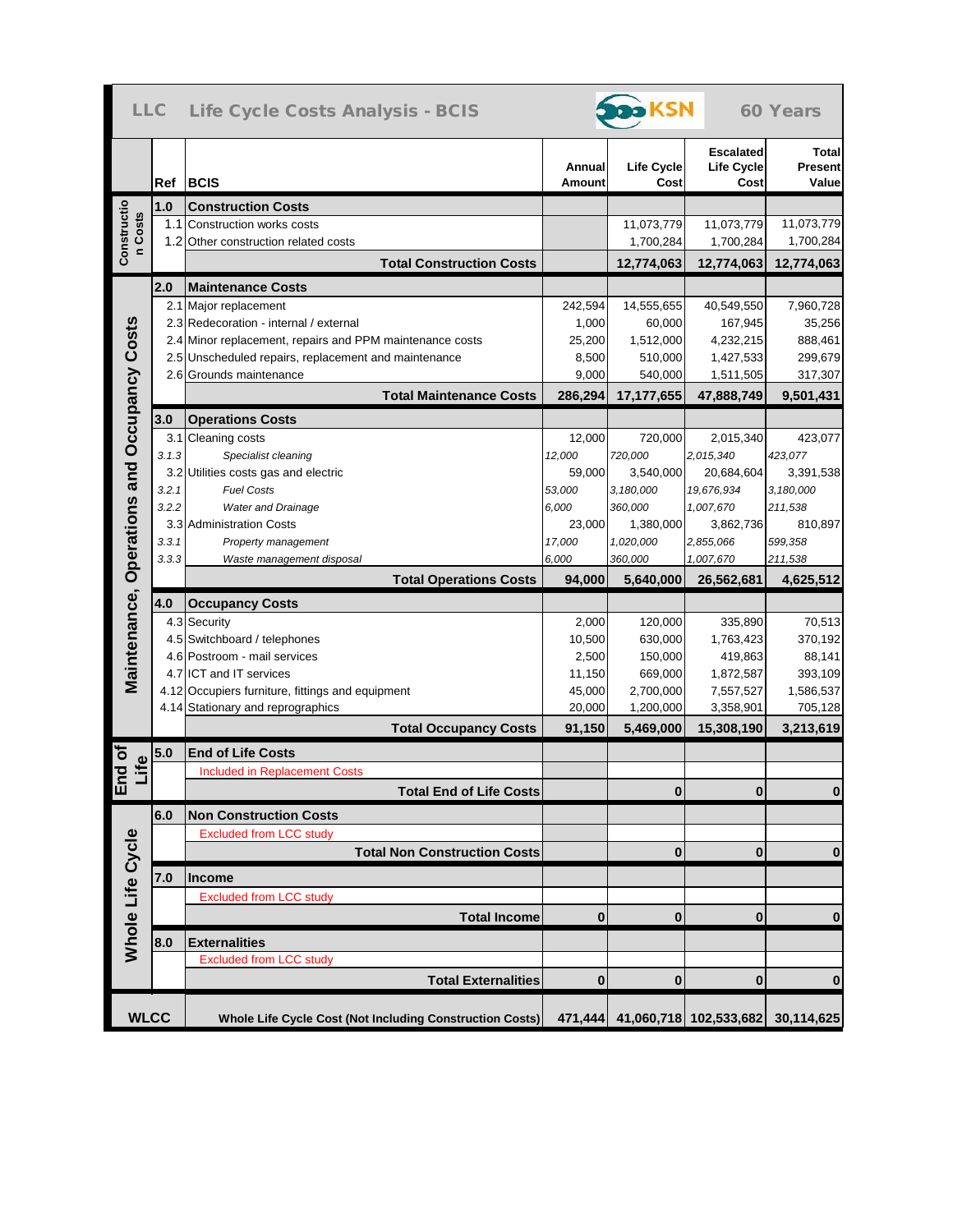

### **Primary Building Unit, Department of Education**

**Portlaoise Road, Tullamore, Co. Offaly**

#### **COST PLAN (STAGE 6)**

| <b>PROJECT</b>         | Colaiste Bride<br>Clondalkin                                                                                                                                            | Job No. |  |  |
|------------------------|-------------------------------------------------------------------------------------------------------------------------------------------------------------------------|---------|--|--|
|                        | Dublin 22                                                                                                                                                               |         |  |  |
| <b>PROJECT DETAILS</b> | New School, PE Hall and Siteworks for Colaiste Bride                                                                                                                    |         |  |  |
| <b>CLIENT</b>          | Colaiste Bride Board of Management                                                                                                                                      |         |  |  |
| <b>DESIGN TEAM</b>     | Newenham Mulligan & Associates - Architects<br>Muir Associates- Consulting Engineers<br>JV Tierney - Services Engineers<br>Kerrigan Sheanon Newman - Quantity Surveyors |         |  |  |

**FLOOR AREA ………… 7440** M2 (Note: includes 231m2 funded by Board of Management)

|                                                | €             | € per m2 of |
|------------------------------------------------|---------------|-------------|
|                                                |               | floor area  |
| <b>Basic Building Cost (Floor Area 7440m2)</b> | 9,993,413.29  | 1343.20     |
| <b>External Works Allowance</b><br>11.24%      | 1,123,591.77  | 151.02      |
| <b>Abnormal Cost</b>                           | 1,094,168.84  | 147.07      |
| <b>Furniture and Fittings</b>                  | 357,564.80    | 48.06       |
| <b>TOTAL COST PLAN</b>                         | 12,568,738.69 | 1689.35     |
| <b>TOTAL COST PLAN (VAT EXLD)</b>              | 11,073,778.58 | 1488.41     |

**DATE OF COST PLAN** 24th June 2004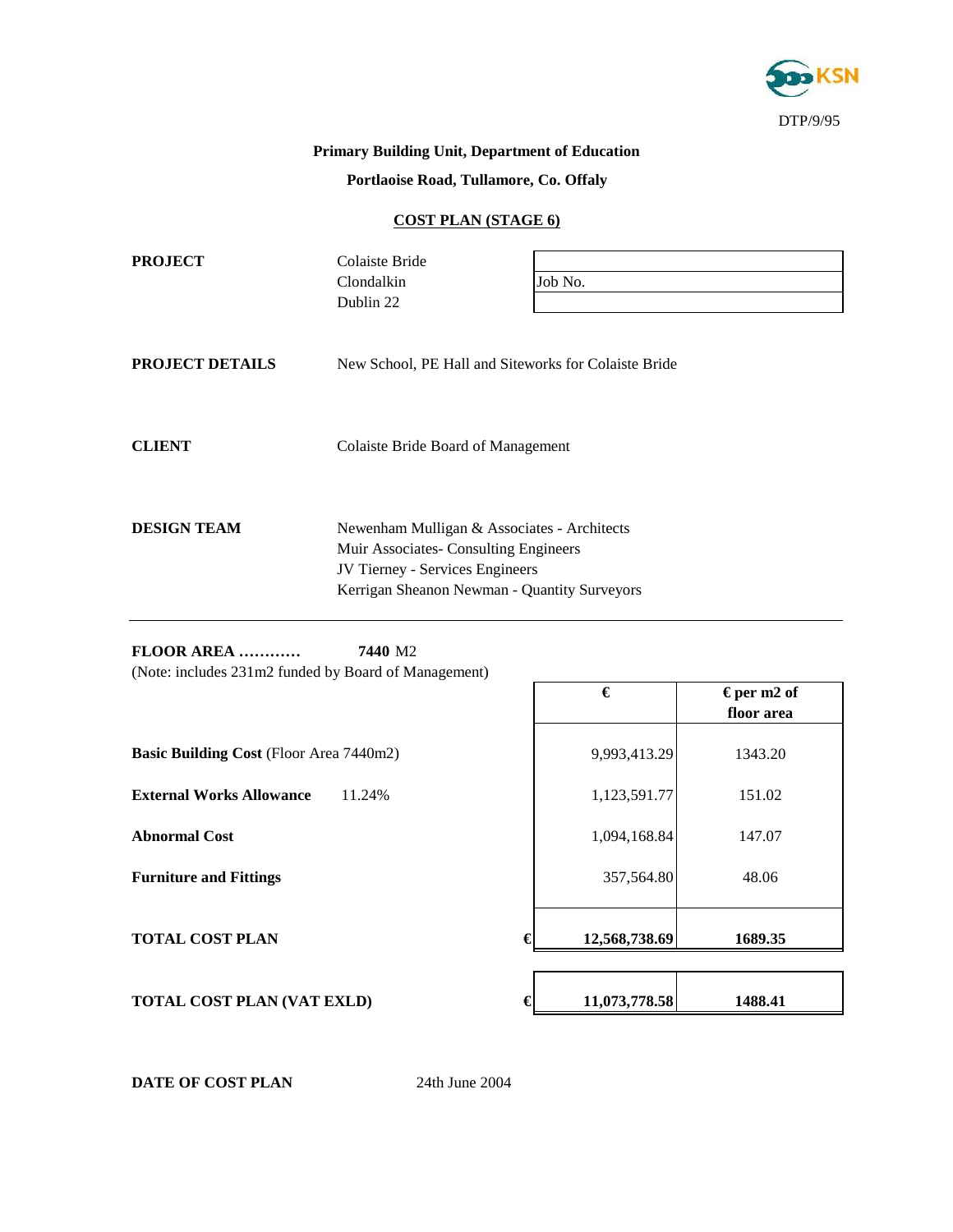#### MR Major Replacement Costs Years 60

|            |                                             | Annual<br>Cost | <b>Life Cycle</b> | <b>Escalated</b> | <b>Present</b> |
|------------|---------------------------------------------|----------------|-------------------|------------------|----------------|
| <b>REF</b> | <b>Description</b>                          | Equiv.         | Cost              | LLC              | Value          |
| 2.0        | <b>Maintenance (Replacement) Costs</b>      |                |                   |                  |                |
| 2.1        | <b>Major Replacement</b>                    |                |                   |                  |                |
|            | <b>BUILDING WORK</b>                        |                |                   |                  |                |
|            | 22 Internal Walls, Partitions               | 283            | 17,004            | 41,273           | 9,550          |
|            | 27 Roofs                                    | 392            | 23,522            | 76,731           | 10,899         |
|            | 28 Frame                                    | 428            | 25,699            | 83,832           | 11,908         |
|            | 31 External Walls: Completions              | 23,549         | 1,412,936         | 4,609,049        | 654,696        |
|            | 32 Internal Walls: Completions              | 30,517         | 1,831,013         | 4,921,006        | 1,053,081      |
|            | 34 Stairs, Ramps: Completions               | 2,886          | 173,186           | 560,923          | 86,644         |
|            | 37 Roof: Completions                        | 806            | 48,334            | 117,318          | 27,145         |
| 41         | <b>Wall Finishes Externally</b>             | 6,983          | 418,970           | 1,117,855        | 237,880        |
|            | 42 Wall Finishes Internally                 | 19,738         | 1,184,250         | 3,375,925        | 663,096        |
|            | 43 Floor Finishes                           | 19,753         | 1,185,157         | 3,069,720        | 677,186        |
|            | 44 Stair, Ramp Finishes                     | 4,189          | 251,333           | 668,773          | 144,686        |
|            | 45 Ceiling Finishes                         | 4,247          | 254,832           | 707,990          | 142,524        |
|            | 47 Roof Finishes                            | 23,407         | 1,404,396         | 3,408,838        | 788,728        |
|            | 52 Drainage and Refuse Disposal             | 1,616          | 96,968            | 304,936          | 46,118         |
|            | 51 Heating Centre                           | 23,635         | 1,418,090         | 3,605,413        | 800,726        |
|            | 61 Electricity Centre and Main Distribution | 22,667         | 1,359,996         | 4,335,463        | 687,459        |
|            | 74 Sanitary Fittings                        | 5,286          | 317,162           | 891,402          | 177,490        |
|            | <b>SITEWORK</b>                             |                |                   |                  |                |
|            | 10 Prepared Site                            | 674            | 40,412            | 98,091           | 22,696         |
|            | 30 Site Enclosures, Site Retaining Walls    | 3,253          | 195,179           | 524,287          | 107,599        |
|            | 40 Roads, Paths, Pavings                    | 8,847          | 530,817           | 1,519,123        | 283,040        |
|            | 50 Site Services (Pipe & Ducted)            | 3,108          | 186,489           | 608,335          | 86,411         |
|            | 60 Site Services (Mainly Electrical)        | 1,128          | 67,665            | 220,725          | 31,353         |
|            | 70 Site Fittings                            | 3,548          | 212,850           | 549,524          | 122,729        |
|            | 80 Landscape, Play Area                     | 12,690         | 761,382           | 2,186,766        | 430,107        |
|            | <b>BUILDING FITTING AND FURNITURE</b>       |                |                   |                  |                |
|            | 71 Display, Circulation Fittings            | 18,967         | 1,138,014         | 2,946,252        | 656,976        |
|            | <b>Total Major Replacement Costs</b>        | 242,594        | 14,555,655        | 40,549,550       | 7,960,728      |

Replacement Main Operations Cccupancy







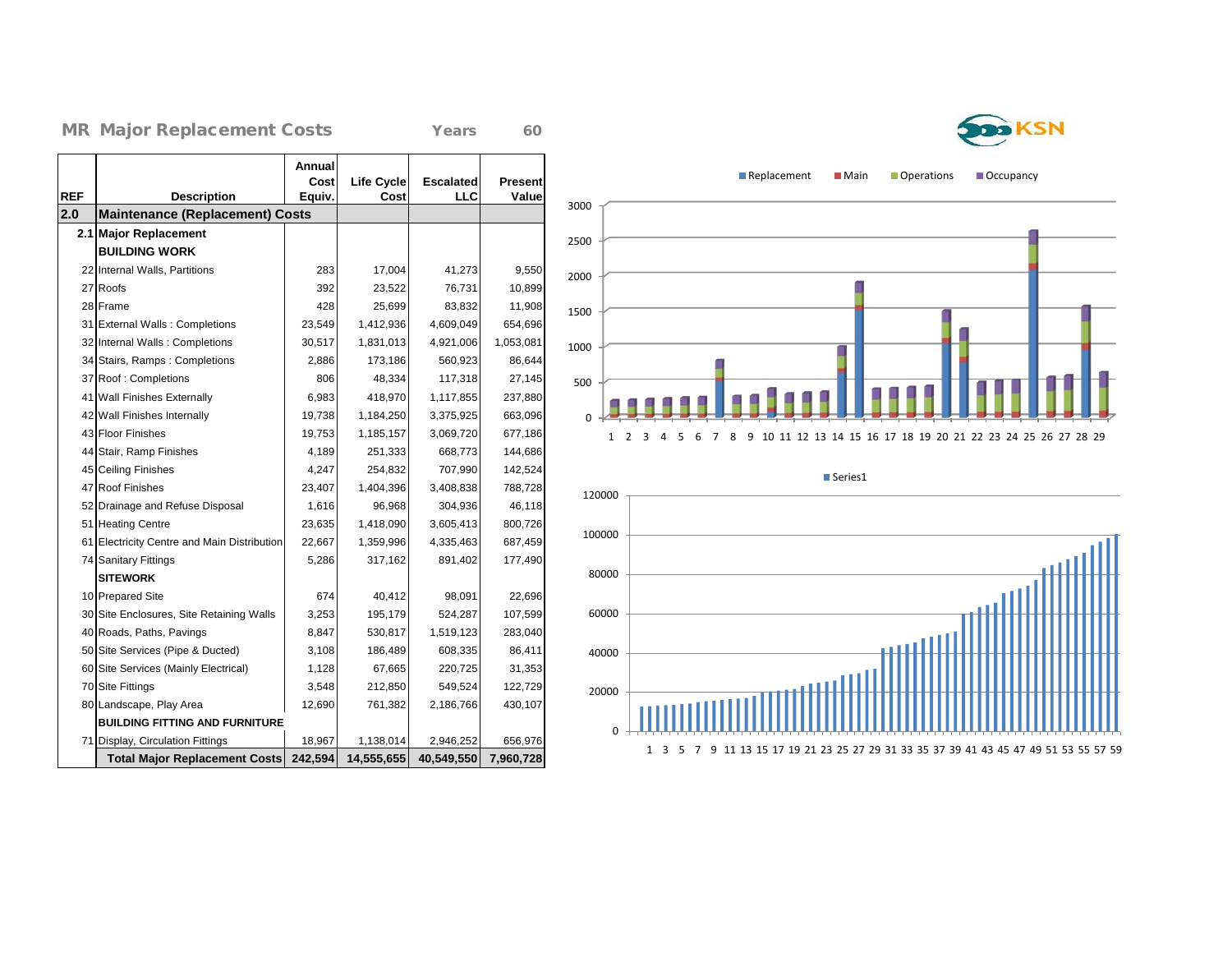| <b>CF Cashflow</b>                |                               |          |                |     | €1,000's                |     |             |          |     |          |             |         |          |          |          |     | <b>ESCALATED CASH FLOW</b> |          |          |          |     |               |                   |          |          |     |              |     |     | Years    |     | 60                 |
|-----------------------------------|-------------------------------|----------|----------------|-----|-------------------------|-----|-------------|----------|-----|----------|-------------|---------|----------|----------|----------|-----|----------------------------|----------|----------|----------|-----|---------------|-------------------|----------|----------|-----|--------------|-----|-----|----------|-----|--------------------|
|                                   | <b>Total</b>                  | $\Omega$ |                |     |                         |     |             |          |     |          |             |         |          |          |          |     |                            |          |          |          |     | 20            | 21                | 22       | 23       | 24  | 25           | 26  | 27  | 28       | 29  | 30                 |
| <b>CC</b><br>Construction         | 12,774,063 12774              |          |                |     |                         |     |             |          |     |          |             |         |          |          |          |     |                            |          |          |          |     |               |                   |          |          |     |              |     |     |          |     |                    |
| 2.1 Major Replacement             | 40,549,550                    |          | $\overline{0}$ |     | $\Omega$                |     | $\Omega$    | $\Omega$ | 513 | $\Omega$ |             | 83      | $\Omega$ | $\Omega$ | $\Omega$ |     | 631 1514                   | $\Omega$ | $\Omega$ | $\Omega$ |     | 0 1045        | 776               | $\Omega$ | $\Omega$ |     | 0 2082       |     |     | 954      |     | 0 9839             |
| 2.2/7 Maintenance (2.2-2.7)       | 7,339,198                     |          | 45             | 46  | 48                      | 49  | 51          | 52       | 54  | 55       | 57          | 59      | 60       |          |          | 66  | 68                         | 70       | 72       | 74       | 77  | 79            | 81                | 84       | 86       | 89  | 91           |     |     | 100      | 103 | 106                |
| Replacement & Maintance<br>RM     | 47,888,749                    |          | 45             | 46  | 48                      | 49  | 51          | 52       | 566 | 55       | 57          | 141     | 60       | 62       | 64       | 697 | 1582                       | 70       | 72       | 74       | 77  | 1124          | 857               | 84       | 86       | 89  | 2174         | 94  | 97  | 1054     |     | 103 9945           |
| 3.0 Operations Costs              | 26,562,681                    |          | 98             | 102 | 106                     |     | 115         | 120      | 125 | 130      | 136         | 141     | 147      | 154      | 160      | 167 | 174                        | 181      | 189      | 197      | 206 | 215           | 224               | 234      | 244      | 254 | 265          | 277 | 289 | 302      | 315 | 329                |
| 4.0 Occupancy Costs               | 15,308,190                    |          | 94             | 97  | 100                     | 103 | 106         | 109      | 112 | 115      | 119         | 122     | 126      | 130      | 134      | 138 | 142                        | 146      | 151      | 155      | 160 | 165           | 170               | 175      | 180      | 185 | 191          | 197 | 202 | 209      | 215 | 221                |
| 5.0 End of Life Costs             | N/A                           |          |                |     |                         |     |             |          |     |          |             |         |          |          |          |     |                            |          |          |          |     |               |                   |          |          |     |              |     |     |          |     |                    |
| <b>TLLC Life Cycle Cost</b>       | 102,533,682 12774             |          |                |     | 237 245 254 262 272 281 |     |             |          | 804 | 301      |             | 312 405 | 334      | 346      |          |     | 358 1002 1898              | 398      | 412      | 427      |     | 442 1504 1250 |                   | 492      | 510      |     | 528 2630     | 568 |     | 588 1564 |     | 633 10495          |
| 6.0 Non Construction Costs        | N/A                           |          |                |     |                         |     |             |          |     |          |             |         |          |          |          |     |                            |          |          |          |     |               |                   |          |          |     |              |     |     |          |     |                    |
| 7.0 Externalities                 | N/A                           |          |                |     |                         |     |             |          |     |          |             |         |          |          |          |     |                            |          |          |          |     |               |                   |          |          |     |              |     |     |          |     |                    |
| 8.0 Income                        | N/A                           |          |                |     |                         |     |             |          |     |          |             |         |          |          |          |     |                            |          |          |          |     |               |                   |          |          |     |              |     |     |          |     |                    |
| <b>WLC</b> Whole Life Cycle Cost  | 102,533,682 12774             |          |                |     | 237 245 254             |     | 262 272 281 |          | 804 | 301      | 312 405     |         | 334      | 346      |          |     | 358 1002 1898              | 398      | 412      | 427      |     | 442 1504 1250 |                   |          | 492 510  |     | 528 2630     | 568 |     | 588 1564 |     | 633 10495          |
| VAT Vat                           | 13,842,047 1724               |          | 32             | 33  | 34                      |     |             |          | 108 |          |             |         |          |          |          | 135 | 256                        |          | 56       | 58       | 60  | 203           |                   | 66       | 69       | 71  | 355          | 77  | 79  | 211      |     | 85 1417            |
| <b>WLC \Whole Life Cycle Cost</b> | 116,375,730 14499 269 278 288 |          |                |     |                         | 298 | 308         | 319      |     |          | 912 342 354 | 460     |          | 379 393  |          |     | 407 1137 2154              | 452      | 468      | 485      |     |               | 502 1707 1419 558 |          | 579      |     | 600 2985 644 |     |     |          |     | 668 1775 718 11912 |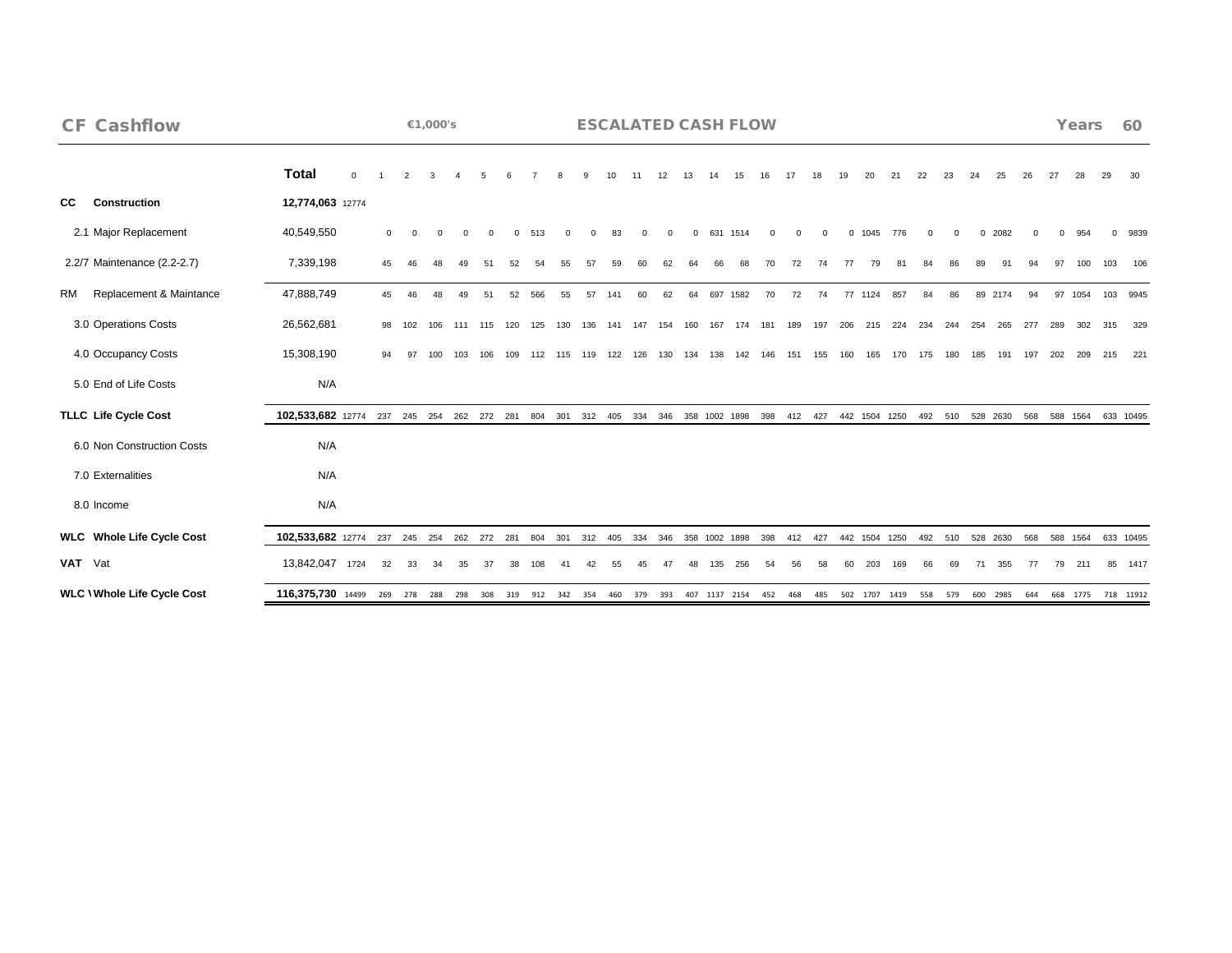| <b>CF Cashflow</b>               |              |             |          | €1,000's |                 |     |     |     |          |                                       |         | <b>ESCALATED CASH FLOW</b> |          |          |          |     |          |                 |               |                     |     |             |     |          |     |          |     | Years |     | 60                                                                                                                                           |
|----------------------------------|--------------|-------------|----------|----------|-----------------|-----|-----|-----|----------|---------------------------------------|---------|----------------------------|----------|----------|----------|-----|----------|-----------------|---------------|---------------------|-----|-------------|-----|----------|-----|----------|-----|-------|-----|----------------------------------------------------------------------------------------------------------------------------------------------|
|                                  | 31           | 32          | 33       | 34       |                 |     |     |     |          |                                       |         |                            |          |          |          |     |          |                 |               | 50                  | 51  | 52          | 53  | 54       | 55  | 56       | 57  |       |     |                                                                                                                                              |
| <b>CC</b><br><b>Construction</b> |              |             |          |          |                 |     |     |     |          |                                       |         |                            |          |          |          |     |          |                 |               |                     |     |             |     |          |     |          |     |       |     |                                                                                                                                              |
| 2.0 Replacement                  | $\mathbf{0}$ | $\Omega$    | $\Omega$ |          | 0 1331          |     |     |     | $\Omega$ | 8081                                  |         | 0 1443                     | $\Omega$ | $\Omega$ | 3674     |     | $\Omega$ |                 | 0 1774 4629   |                     |     |             |     | $\Omega$ |     | $0$ 2182 |     |       |     |                                                                                                                                              |
| 2.0 Maintenance                  | 109          | 113         | 116      |          | 119 123 127 130 |     |     | 134 | 138      | 143                                   | 147 151 |                            | 156      | 160      |          |     |          | 165 170 175 181 | 186           | 192                 |     | 197 203 209 |     | 216      |     | 222 229  | 236 | 243   |     | - 257                                                                                                                                        |
| Replacement & Maintance<br>RM    | 109          | 113         | 116      |          | 119 1454        | 127 | 130 | 134 | 138      | 8224                                  |         | 147 1594                   | 156      |          | 160 3839 | 170 | 175      |                 | 181 1960 4821 |                     |     | 197 203     | 209 | 216      |     | 222 2411 | 236 | 243   | 250 | 257                                                                                                                                          |
| 3.0 Operations Costs             | 343          | 358         | 374      | 390      | 408             | 426 | 445 | 464 |          | 507                                   | 530     | 553                        | 578      | 604      | 631      | 660 | 690      | 721             | 753           | 788                 | 823 | 861         | 900 | 941      |     |          |     |       |     | 984 1029 1076 1126 1177 1232                                                                                                                 |
| 4.0 Occupancy Costs              | 228          | 235         | 242      | 249      | 256             | 264 | 272 | 280 | 289      | 297                                   | 306     | 315                        | 325      | 335      | 345      | 355 | 366      | 377             | 388           |                     |     |             |     |          |     |          |     |       |     | 537                                                                                                                                          |
| 5.0 End of Life Costs            |              |             |          |          |                 |     |     |     |          |                                       |         |                            |          |          |          |     |          |                 |               |                     |     |             |     |          |     |          |     |       |     |                                                                                                                                              |
| TLLC Life Cycle Cost             | 680          |             |          |          |                 |     |     |     |          | 705 732 759 2118 817 847 879 912 9028 |         |                            |          |          |          |     |          |                 |               |                     |     |             |     |          |     |          |     |       |     | 983 2463 1059 1099 4815 1185 1231 1278 3102 6008 1432 1488 1546 1606 1669 3917 1803 1875 1949 2026                                           |
| 6.0 Non Construction Costs       |              |             |          |          |                 |     |     |     |          |                                       |         |                            |          |          |          |     |          |                 |               |                     |     |             |     |          |     |          |     |       |     |                                                                                                                                              |
| 7.0 Externalities                |              |             |          |          |                 |     |     |     |          |                                       |         |                            |          |          |          |     |          |                 |               |                     |     |             |     |          |     |          |     |       |     |                                                                                                                                              |
| 8.0 Income                       |              |             |          |          |                 |     |     |     |          |                                       |         |                            |          |          |          |     |          |                 |               |                     |     |             |     |          |     |          |     |       |     |                                                                                                                                              |
| <b>WLC</b> Whole Life Cycle Cost |              |             |          |          |                 |     |     |     |          |                                       |         |                            |          |          |          |     |          |                 |               |                     |     |             |     |          |     |          |     |       |     | 680 705 732 759 2118 817 847 879 912 9028 983 2463 1059 1099 4815 1185 1231 1278 3102 6008 1432 1488 1546 1606 1669 3917 1803 1875 1949 2026 |
| VAT Vat                          | 92           |             | 99       |          | 102 286         |     |     |     |          | 110 114 119 123 1219 133 332          |         |                            | - 143    | 148      | 650 160  |     | 166      | - 173           |               | 419 811 193 201 209 |     |             |     | 217      | 225 | 529      | 243 | - 253 | 263 | 274                                                                                                                                          |
| <b>WLC</b> Whole Life Cycle Cost |              | 772 801 830 |          |          |                 |     |     |     |          |                                       |         |                            |          |          |          |     |          |                 |               |                     |     |             |     |          |     |          |     |       |     | 861 2404 927 962 998 1035 10247 1115 2795 1202 1248 5465 1345 1397 1450 3520 6819 1626 1689 1755 1823 1895 4446 2047 2128 2212 2300          |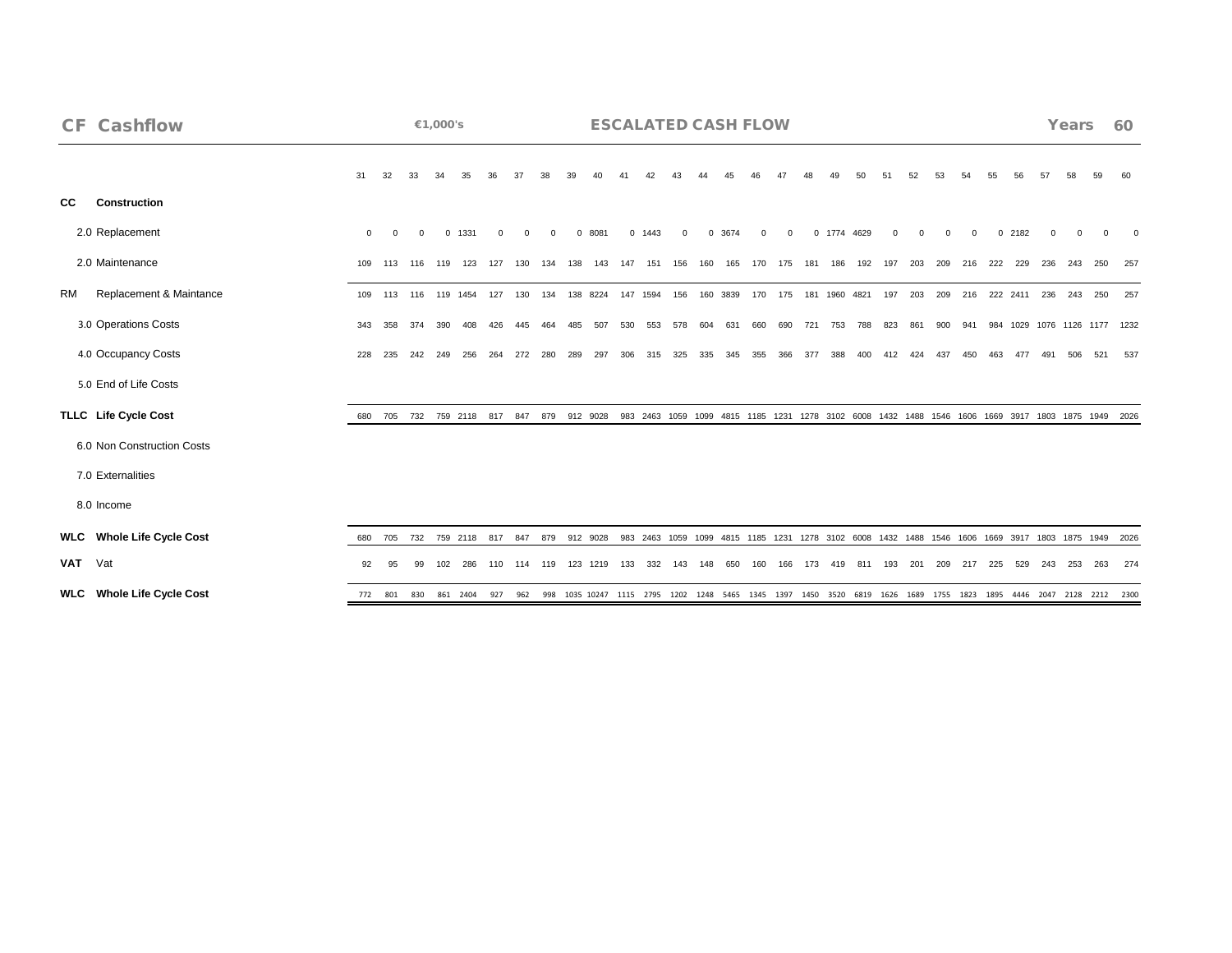# OCC Other Construction Costs Profile 700 KSN Years 60



| <b>IREF</b> | <b>BCIS</b> | <b>Description</b>                          | Qty       | Unit  | Rate       | Cost      |
|-------------|-------------|---------------------------------------------|-----------|-------|------------|-----------|
| 1.2         |             | <b>Other Construction Costs</b>             |           |       |            |           |
|             |             | <b>1.2 Other Related Construction Costs</b> |           |       |            |           |
| 1.2         |             | PC's Desktops and Keyboards                 | $100$ Inr |       | 550.00     | 55,000    |
| 1.2         |             | <b>ESB Contributions</b>                    |           | lea   | 15,000.00  | 15,000    |
| 1.2         |             | <b>Planning Fees</b>                        | 7440 m2   |       | 3.60       | 26,784    |
| 1.2         |             | Fire Cert Fees                              |           | 1 Is  | 12,500.00  | 12,500    |
| 1.2         |             | Loose Furniture                             |           | 1 lls | 75.000.00  | 75,000    |
| 1.2         |             | Design Team Fees                            | 0.1369 %  |       | 11,073,779 | 1,516,000 |
|             |             | <b>Total Non Construction Costs</b>         |           |       |            | 1,700,284 |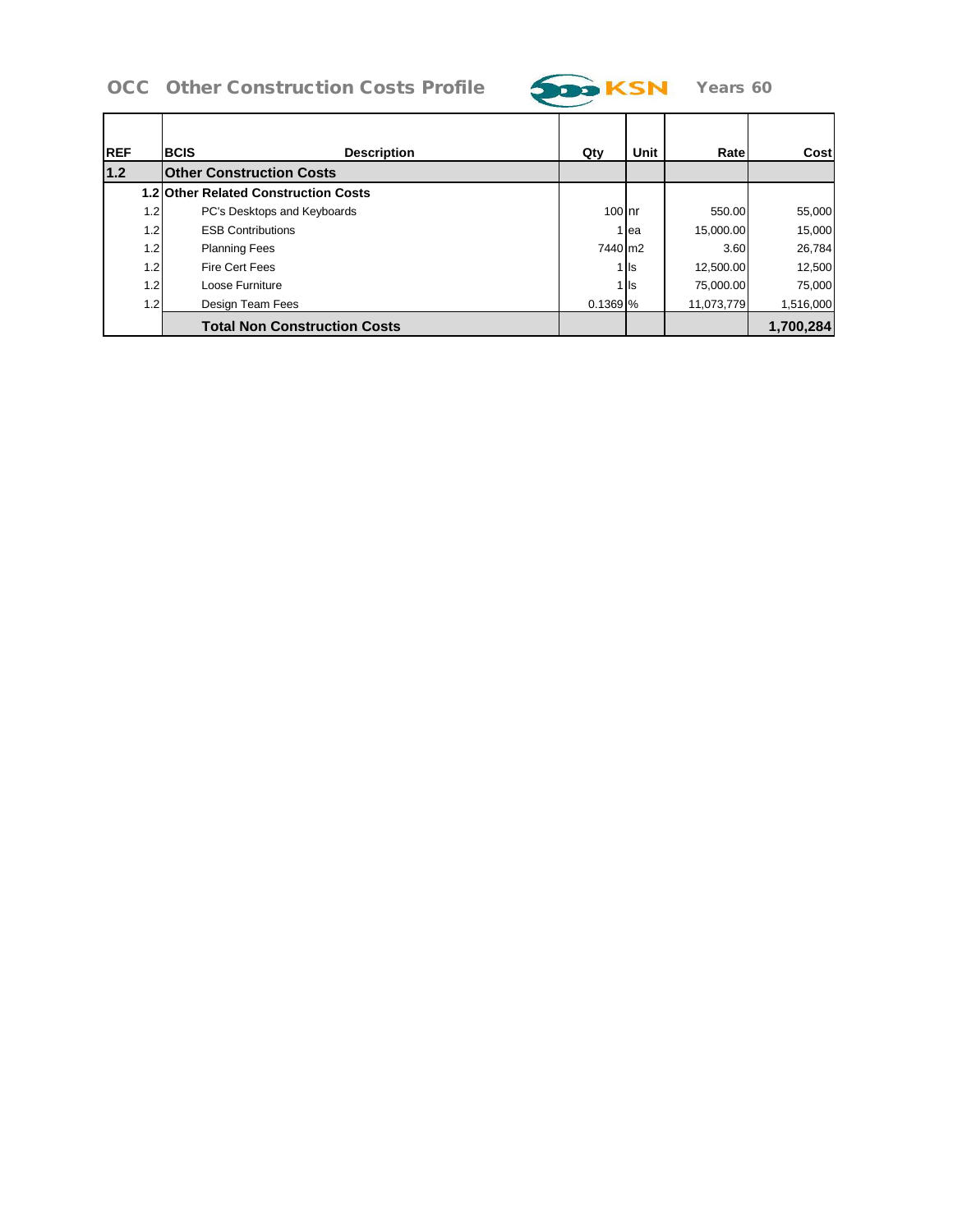

| Ref  | <b>Description</b><br><b>BCIS</b>                         | <b>Qty</b> Unit |           | <b>Ratel Annual Cost</b> | <b>Life Cycle</b><br>Cost | (e)   | <b>Escalated</b><br><b>Life Cycle</b><br>Cost | (i)   | Present<br>Value |
|------|-----------------------------------------------------------|-----------------|-----------|--------------------------|---------------------------|-------|-----------------------------------------------|-------|------------------|
| 2.0  | <b>Maintenance Costs</b>                                  |                 |           |                          |                           |       |                                               |       |                  |
|      | 2.1 Major replacement                                     |                 |           |                          |                           |       |                                               |       |                  |
| 2.1  | Major Replacement (see MR Major Replacement)              |                 |           | 242,594                  | 14,555,655                |       | 40,549,550                                    |       | 7,960,728        |
|      | 2.2 Subsequent refurbishment and adaptation costs         |                 |           |                          |                           |       |                                               |       |                  |
| 2.2  | N/A                                                       |                 |           | $\Omega$                 | 0                         | 0.00% | $\overline{0}$                                | 0.00% | $\Omega$         |
|      | 2.3 Redecoration - internal / external                    |                 |           |                          |                           |       |                                               |       |                  |
| 2.3  | Unscheduled Redecoration                                  | $1$ LS          | 1,000.00  | 1,000                    | 60,000                    | 3.00% | 167,945                                       | 5.00% | 35,256           |
|      | 2.4 Minor replacement, repairs and PPM maintenance costs  |                 |           |                          |                           |       |                                               |       |                  |
| 2.4  | Planned Preventative Maintenence - Building               | $1$ LS          | 16,000.00 | 16,000                   | 960,000                   | 3.00% | 2,687,121                                     | 5.00% | 564,102          |
| 2.4  | Planned Preventative Maintenence - Furniture and Fittings | ∣l∟s            | 9,200.00  | 9,200                    | 552,000                   | 3.00% | 1,545,094                                     | 5.00% | 324,359          |
|      | 2.5 Unscheduled repairs, replacement and maintenance      |                 |           |                          |                           |       |                                               |       |                  |
| 2.5  | Unscheduled repairs                                       | $1$ LS          | 8,500.00  | 8,500                    | 510,000                   | 3.00% | 1,427,533                                     | 5.00% | 299,679          |
|      | 2.6 Grounds maintenance                                   |                 |           |                          |                           |       |                                               |       |                  |
| 2.6  | Unscheduled - Grounds maintenance                         | ∣LS             | 2,000.00  | 2,000                    | 120,000                   | 3.00% | 335,890                                       | 5.00% | 70,513           |
| 2.6  | PPM - Grounds maintenance                                 | ⊧l∟s            | 7,000.00  | 7,000                    | 420,000                   | 3.00% | 1,175,615                                     | 5.00% | 246,795          |
|      | 2.7 Client definable costs                                |                 |           |                          |                           |       |                                               |       |                  |
|      | <b>Total Maintenance Costs</b>                            |                 |           | 286,294                  | 17,177,655                |       | 47,888,749                                    |       | 9,501,431        |
| 3.0  | <b>Operations Costs</b>                                   |                 |           |                          |                           |       |                                               |       |                  |
|      | 3.1 Cleaning costs                                        |                 |           |                          |                           |       |                                               |       |                  |
| 3.1  | 3.1.1 Windows and external surfaces                       |                 |           |                          |                           |       |                                               |       |                  |
| 3.1  | 3.1.1 N/A                                                 |                 |           | ſ                        | $\Omega$                  | 0.00% | $\Omega$                                      | 0.00% |                  |
| 3.1  | 3.1.2 Internal cleaning                                   |                 |           |                          |                           |       |                                               |       |                  |
| 3.1  | 3.1.2 N/A                                                 |                 |           | ∩                        | $\Omega$                  | 0.00% | $\Omega$                                      | 0.00% | $\Omega$         |
| 3.1  | 3.1.3 Specialist cleaning                                 |                 |           |                          |                           |       |                                               |       |                  |
| 3.1  | 3.1.3 Cleaning Materials                                  | $1$ LS          | 12,000.00 | 12,000                   | 720,000                   | 3.00% | 2,015,340                                     | 5.00% | 423,077          |
| 3.1  | 3.1.4 External works cleaning                             |                 |           |                          |                           |       |                                               |       |                  |
| 3.11 | 3.1.4 N/A                                                 |                 |           | ∩                        | $\Omega$                  | 0.00% | $\Omega$                                      | 0.00% | ŋ                |
|      | 3.2 Utilities costs gas and electric                      |                 |           |                          |                           |       |                                               |       |                  |
| 3.2  | 3.2.1 Fuel Costs                                          |                 |           |                          |                           |       |                                               |       |                  |
| 3.2  | 3.2.1 Heating                                             | 1LS             | 23,000.00 | 23,000                   | 1,380,000                 | 5.00% | 8,539,047                                     | 5.00% | 1,380,000        |
| 3.2  | 3.2.1 ESB                                                 | $1$ LS          | 30,000.00 | 30,000                   | 1,800,000                 | 5.00% | 11,137,887                                    | 5.00% | 1,800,000        |
| 3.2  | 3.2.2 Water and Drainage                                  |                 |           |                          |                           |       |                                               |       |                  |
|      | 3.2 3.2.2 Water                                           | $1$ LS          | 6,000.00  | 6,000                    | 360,000                   | 3.00% | 1,007,670 5.00%                               |       | 211,538          |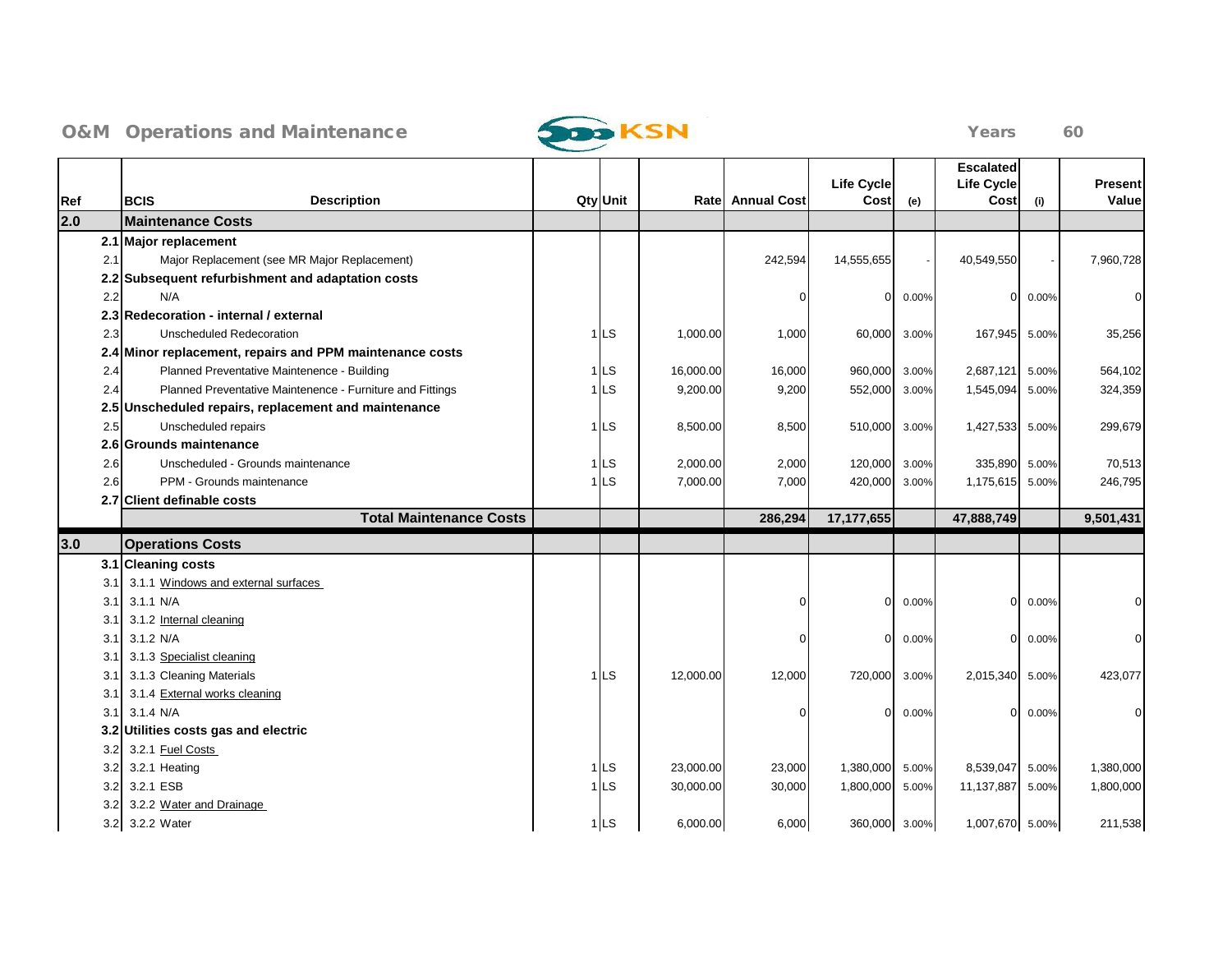

|                  |                                                                       |         |                 |           |                  |                           |       | <b>Escalated</b>          |       |                         |
|------------------|-----------------------------------------------------------------------|---------|-----------------|-----------|------------------|---------------------------|-------|---------------------------|-------|-------------------------|
| Ref              | <b>Description</b><br><b>BCIS</b>                                     |         | <b>Qty</b> Unit |           | Rate Annual Cost | <b>Life Cycle</b><br>Cost | (e)   | <b>Life Cycle</b><br>Cost | (i)   | <b>Present</b><br>Value |
| 3.2              | 3.2.2 Drainage                                                        |         |                 |           |                  | $\Omega$                  | 0.00% | U                         | 0.00% | ∩                       |
|                  | 3.3 Administration Costs                                              |         |                 |           |                  |                           |       |                           |       |                         |
| 3.3              | 3.3.1 Property management                                             |         |                 |           |                  |                           |       |                           |       |                         |
| 3.3 <sub>1</sub> | 3.3.1 Board Expences, Advertising, Travel, Subsistence, Subscriptions |         | $1$ LS          | 17,000.00 | 17,000           | 1,020,000                 | 3.00% | 2,855,066                 | 5.00% | 599,358                 |
| 3.3 <sub>l</sub> | 3.3.2 Staff engaged with servicing the building                       |         |                 |           |                  |                           |       |                           |       |                         |
| 3.3              | 3.3.2 N/A                                                             |         |                 |           | $\mathbf 0$      | $\overline{0}$            | 0.00% | $\overline{0}$            | 0.00% | $\Omega$                |
| 3.3 <sub>l</sub> | 3.3.3 Waste management disposal                                       |         |                 |           |                  |                           |       |                           |       |                         |
| 3.3 <sub>l</sub> | 3.3.3 Waste Disposal                                                  |         | 1 <sub>LS</sub> | 6,000.00  | 6,000            | 360,000                   | 3.00% | 1,007,670 5.00%           |       | 211,538                 |
|                  | 3.4 Overhead costs                                                    |         |                 |           |                  |                           |       |                           |       |                         |
| 3.4              | N/A                                                                   |         |                 |           | ∩                | $\overline{0}$            | 0.00% | $\overline{0}$            | 0.00% | ∩                       |
|                  | 3.5 Taxes                                                             |         |                 |           |                  |                           |       |                           |       |                         |
| 3.5              | N/A                                                                   |         |                 |           | $\Omega$         | $\overline{0}$            | 0.00% | $\overline{0}$            | 0.00% |                         |
|                  | 3.6 Client definable costs                                            |         |                 |           |                  |                           |       |                           |       |                         |
|                  | <b>Total Operations Costs</b>                                         |         |                 |           | 94,000           | 5,640,000                 |       | 26,562,681                |       | 4,625,512               |
| 4.0              | <b>Occupancy Costs</b>                                                |         |                 |           |                  |                           |       |                           |       |                         |
|                  | 4.1 Internal moves                                                    |         |                 |           |                  |                           |       |                           |       |                         |
| 4.1              | N/A                                                                   |         |                 |           | $\Omega$         | $\overline{0}$            | 0.00% | 0                         | 0.00% |                         |
|                  | 4.2 Reception and customer hosting                                    |         |                 |           |                  |                           |       |                           |       |                         |
| 4.2              | N/A                                                                   |         |                 |           | $\Omega$         | $\overline{0}$            | 0.00% | $\mathbf 0$               | 0.00% |                         |
|                  | 4.3 Security                                                          |         |                 |           |                  |                           |       |                           |       |                         |
| 4.3              | Security - camera's                                                   |         | $1$ LS          | 2,000.00  | 2,000            | 120,000                   | 3.00% | 335,890                   | 5.00% | 70,513                  |
|                  | 4.4 Helpdesk                                                          |         |                 |           |                  |                           |       |                           |       |                         |
| 4.4              | N/A                                                                   |         |                 |           | $\Omega$         | $\overline{0}$            | 0.00% | $\overline{0}$            | 0.00% | 0                       |
|                  | 4.5 Switchboard / telephones                                          |         |                 |           |                  |                           |       |                           |       |                         |
| 4.5              | Eircom<br>4.6 Postroom - mail services                                |         | ∣LS             | 10,500.00 | 10,500           | 630,000                   | 3.00% | 1,763,423                 | 5.00% | 370,192                 |
| 4.6              | An Post                                                               |         | $1$ LS          | 2,500.00  | 2,500            | 150,000                   | 3.00% | 419,863                   | 5.00% | 88,141                  |
|                  | 4.7 <b>ICT</b> and IT services                                        |         |                 |           |                  |                           |       |                           |       |                         |
| 4.7              | Computers - 15 computers a year average                               | $15$ nr |                 | 550.00    | 8,250            | 495,000                   | 3.00% | 1,385,547                 | 5.00% | 290,865                 |
| 4.7              | Webtexts                                                              |         | ∣LS             | 400.00    | 400              | 24,000                    | 3.00% | 67,178                    | 5.00% | 14,103                  |
| 4.7              | Software and software maintenance                                     |         | 1 I∟s           | 2,500.00  | 2,500            | 150,000                   | 3.00% | 419,863                   | 5.00% | 88,141                  |
|                  | 4.8 Library Services                                                  |         |                 |           |                  |                           |       |                           |       |                         |
| 4.8              | N/A                                                                   |         |                 |           | $\Omega$         | $\Omega$                  | 0.00% | $\Omega$                  | 0.00% | O                       |
|                  | 4.9 Catering                                                          |         |                 |           |                  |                           |       |                           |       |                         |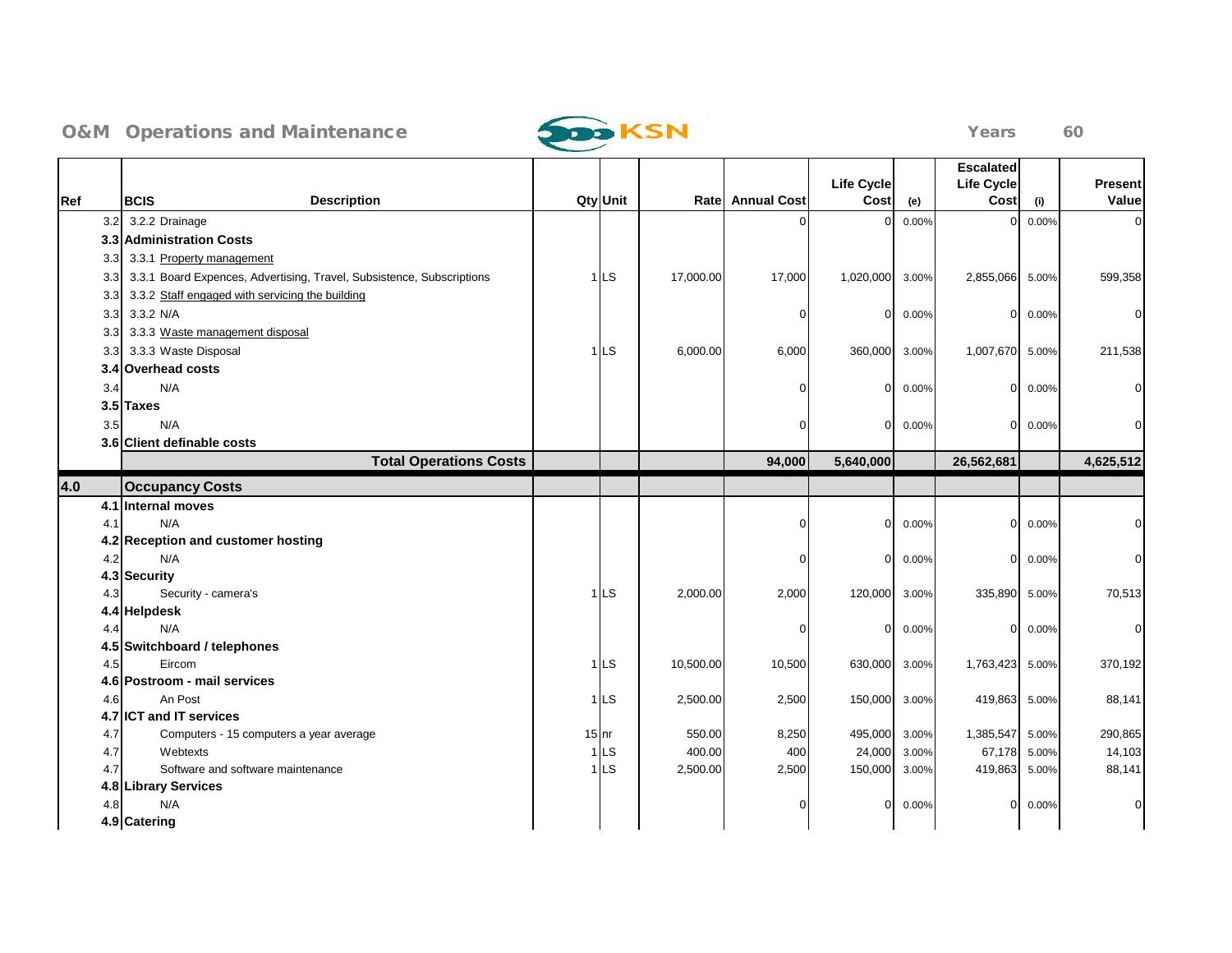

|      |                                                         |          |           |                    | <b>Life Cycle</b> |       | <b>Escalated</b><br><b>Life Cycle</b> |       | <b>Present</b> |
|------|---------------------------------------------------------|----------|-----------|--------------------|-------------------|-------|---------------------------------------|-------|----------------|
| Ref  | <b>Description</b><br><b>BCIS</b>                       | Qty Unit | Ratel     | <b>Annual Cost</b> | Cost              | (e)   | Cost                                  | (i)   | Value          |
| 4.9  | N/A                                                     |          |           |                    |                   | 0.00% | 0                                     | 0.00% | $\Omega$       |
|      | 4.10 Laundry                                            |          |           |                    |                   |       |                                       |       |                |
| 4.10 | N/A                                                     |          |           |                    | $\Omega$          | 0.00% | $\Omega$                              | 0.00% |                |
|      | 4.11 Vending                                            |          |           |                    |                   |       |                                       |       |                |
| 4.11 | N/A                                                     |          |           |                    | $\Omega$          | 0.00% | 0                                     | 0.00% |                |
|      | 4.12 Occupiers furniture, fittings and equipment        |          |           |                    |                   |       |                                       |       |                |
| 4.12 | Classroom Equipment; Metalwork, PE, Science, Langauges, | 1 LS     | 45,000.00 | 45,000             | 2,700,000         | 3.00% | 7,557,527                             | 5.00% | 1,586,537      |
|      | 4.13 Internal plants and landscaping                    |          |           |                    |                   |       |                                       |       |                |
| 4.13 | N/A                                                     |          |           |                    | $\Omega$          | 0.00% | $\overline{0}$                        | 0.00% |                |
|      | 4.14 Stationary and reprographics                       |          |           |                    |                   |       |                                       |       |                |
| 4.14 | Printing/Photocopying                                   | 1LS      | 15,000.00 | 15,000             | 900,000           | 3.00% | 2,519,176                             | 5.00% | 528,846        |
| 4.14 | Office Staionary                                        | 1 LS     | 5,000.00  | 5,000              | 300,000           | 3.00% | 839,725                               | 5.00% | 176,282        |
|      | 4.15 Porters                                            |          |           |                    |                   |       |                                       |       |                |
| 4.15 | N/A                                                     |          |           |                    | $\Omega$          | 0.00% | $\Omega$                              | 0.00% |                |
|      | 4.16 Carparking charges                                 |          |           |                    |                   |       |                                       |       |                |
| 4.16 | N/A                                                     |          |           |                    | $\Omega$          | 0.00% | $\Omega$                              | 0.00% |                |
|      | 4.17 Client definable costs                             |          |           |                    |                   |       |                                       |       |                |
|      | <b>Total Occupancy Costs</b>                            |          |           | 91,150             | 5,469,000         |       | 15,308,190                            |       | 3,213,619      |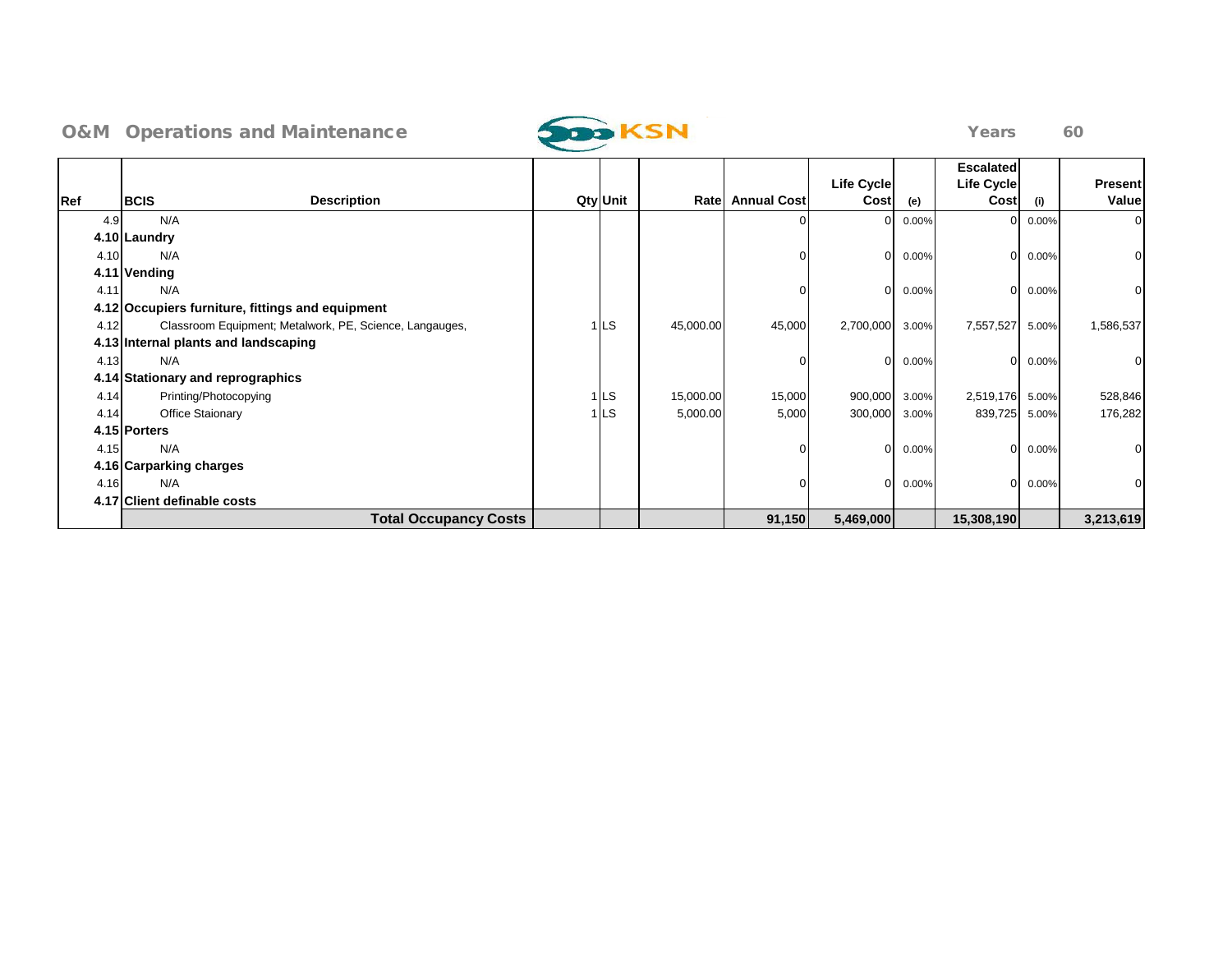



|            |                                             |                  |     |              |              |          |                     |                | Annual |                 |             |                  |             |                |
|------------|---------------------------------------------|------------------|-----|--------------|--------------|----------|---------------------|----------------|--------|-----------------|-------------|------------------|-------------|----------------|
|            |                                             |                  | Uni |              | Cost         |          | <b>Factored Yel</b> |                | Cost   | Life Cycle      |             | <b>Escalated</b> |             | <b>Present</b> |
| <b>REF</b> | <b>Description</b>                          | Qty <sup>t</sup> |     | Rate         | <b>TODAY</b> | f        | Cost ar             |                | Equiv. | Cost (ue)       | (e)         | <b>LLC</b>       | (i)         | Value          |
| 2.0        | <b>Maintenance (Replacement) Costs</b>      |                  |     |              |              |          |                     |                |        |                 |             |                  |             |                |
|            | 2.1 Major Replacement                       |                  |     |              |              |          |                     |                |        |                 |             |                  |             |                |
|            | <b>BUILDING WORK</b>                        |                  |     |              |              |          |                     |                |        |                 |             |                  |             |                |
|            | 22 Internal Walls, Partitions               |                  |     |              |              |          |                     |                |        |                 |             |                  |             |                |
| 22         | <b>Stud Partitions</b>                      | 1.00 LS          |     | 14.170.00    | 14,170 1.20  |          | 17,004 30           |                | 283    | 17,004 3.00%    |             | 41,273 5.00%     |             | 9,550          |
|            | 27 Roofs                                    |                  |     |              |              |          |                     |                |        |                 |             |                  |             |                |
| 27         | Fireproofing to steelwork                   | 1.00 LS          |     | 19,602.00    | 19,602 1.20  |          | 23,522 40           |                | 392    | 23,522 3.00%    |             | 76,731 5.00%     |             | 10,899         |
|            | 28 Frame                                    |                  |     |              |              |          |                     |                |        |                 |             |                  |             |                |
| 28         | Fireproofing to steelwork                   | 1.00 LS          |     | 21.416.00    | 21,416 1.20  |          | 25,699 40           |                | 428    | 25,699 3.00%    |             | 83,832 5.00%     |             | 11,908         |
|            | <b>External Walls: Completions</b>          |                  |     |              |              |          |                     |                |        |                 |             |                  |             |                |
| 31         | <b>Steel Doors</b>                          | 1.00 LS          |     | 10,325.00    | 10,325 1.20  |          | 12,390 40           |                | 207    | 12,390 3.00%    |             | 40,417 5.00%     |             | 5,741          |
| 31         | <b>Windows and Doors</b>                    | 1.00             | LS  | 1,075,000.00 | 1,075,000    | 1.20     | 1,290,000 40        |                | 21,500 | 1,290,000 3.00% |             | 4,208,029        | 5.00%       | 597,732        |
| 31         | Parklex Raincreen Cladding System           | 1.00 LS          |     | 92,121.25    | 92,121       | 1.20     | 110,546 40          |                | 1,842  | 110,546 3.00%   |             | 360,604 5.00%    |             | 51,222         |
|            | 32 Internal Walls: Completions              |                  |     |              |              |          |                     |                |        |                 |             |                  |             |                |
| 32         | Architraves                                 | 1.00 LS          |     | 9,097.50     | 9,098 1.20   |          | 10,917 15           |                | 546    | 32,751 3.00%    |             | 84,790 5.00%     |             | 18,907         |
| 32         | Doors                                       | 1.00 LS          |     | 266,853.75   | 266,854 1.20 |          | 320,225 15          |                | 16,011 | 960,674 3.00%   |             | 2,487,128 5.00%  |             | 554,597        |
| 32         | <b>Folding Doors</b>                        | $1.00$ LS        |     | 26,250.00    | 26,250       | 1.20     | 31,500              | 15             | 1,575  | 94,500 3.00%    |             | 244,655 5.00%    |             | 54,555         |
| 32         | <b>Painting Door Frames</b>                 | 1.00 LS          |     | 77,405.00    | 77,405 1.20  |          | 92,886              | $\overline{7}$ | 12,385 | 743,088 3.00%   |             | 2,104,432 5.00%  |             | 425,021        |
|            | 34 Stairs, Ramps: Completions               |                  |     |              |              |          |                     |                |        |                 |             |                  |             |                |
| 34         | <b>Balustrades and Handrails</b>            | 1.00 LS          |     | 72,161.00    | 72,161 1.20  |          | 86,593 25           |                | 2,886  | 173,186 3.00%   |             | 560,923 5.00%    |             | 86,644         |
|            | 37 Roof: Completions                        |                  |     |              |              |          |                     |                |        |                 |             |                  |             |                |
| 37         | Cable System                                | 1.00 LS          |     | 37.778.00    | 37,778 1.20  |          | 45,334 30           |                | 756    | 45,334 3.00%    |             | 110,037 5.00%    |             | 25,460         |
| 37         | Acess Lader                                 | 1.00 LS          |     | 2,500.00     | 2,500 1.20   |          | 3,000 30            |                | 50     |                 | 3,000 3.00% |                  | 7,282 5.00% | 1,685          |
| 41         | <b>Wall Finishes Externally</b>             |                  |     |              |              |          |                     |                |        |                 |             |                  |             |                |
| 41         | Kingspan insulated wall panels and flashing | 1.00 LS          |     | 23,933.75    | 23,934 1.20  |          | 28,721 30           |                | 479    | 28,721 3.00%    |             | 69,712 5.00%     |             | 16,130         |
| 41         | Plaster to blockwork                        | 1.00 LS          |     | 122,563.75   | 122,564      | 1.15     | 140,948 30          |                | 2,349  | 140,948 3.00%   |             | 342,119 5.00%    |             | 79,159         |
| 41         | Painting to plaster                         | 1.00 LS          |     | 29,678.75    | 29,679 1.05  |          | 31,163              | $\overline{7}$ | 4,155  | 249,302 3.00%   |             | 706,024 5.00%    |             | 142,592        |
|            | 42 Wall Finishes Internally                 |                  |     |              |              |          |                     |                |        |                 |             |                  |             |                |
| 42         | Plastered Plasterboard Walls                | 1.00 LS          |     | 21,582.50    | 21,583 1.20  |          | 25,899 25           |                | 863    | 51,798 3.00%    |             | 167,766 5.00%    |             | 25,914         |
| 42         | <b>Ceramic Wall Tiles</b>                   | 1.00 LS          |     | 60,563.75    | 60,564       | 1.20     | 72,677 40           |                | 1,211  | 72,677 3.00%    |             | 237,073 5.00%    |             | 33,675         |
| 42         | <b>System Stud Partitions</b>               | 1.00 LS          |     | 76,092.50    | 76,093       | 1.20     | 91,311 30           |                | 1,522  | 91,311 3.00%    |             | 221,636 5.00%    |             | 51,282         |
| 42         | Painting Fairfaced Blockwork                | 1.00 LS          |     | 112,798.75   | 112,799      | 1.05     | 118,439             | $\overline{7}$ | 15,792 | 947,510 3.00%   |             | 2,683,356 5.00%  |             | 541,944        |
| 42         | <b>Painting Plastered Walls</b>             | 1.00 LS          |     | 626.25       |              | 626 1.05 | 658                 | $\overline{7}$ | 88     |                 | 5,261 3.00% | 14,898 5.00%     |             | 3,009          |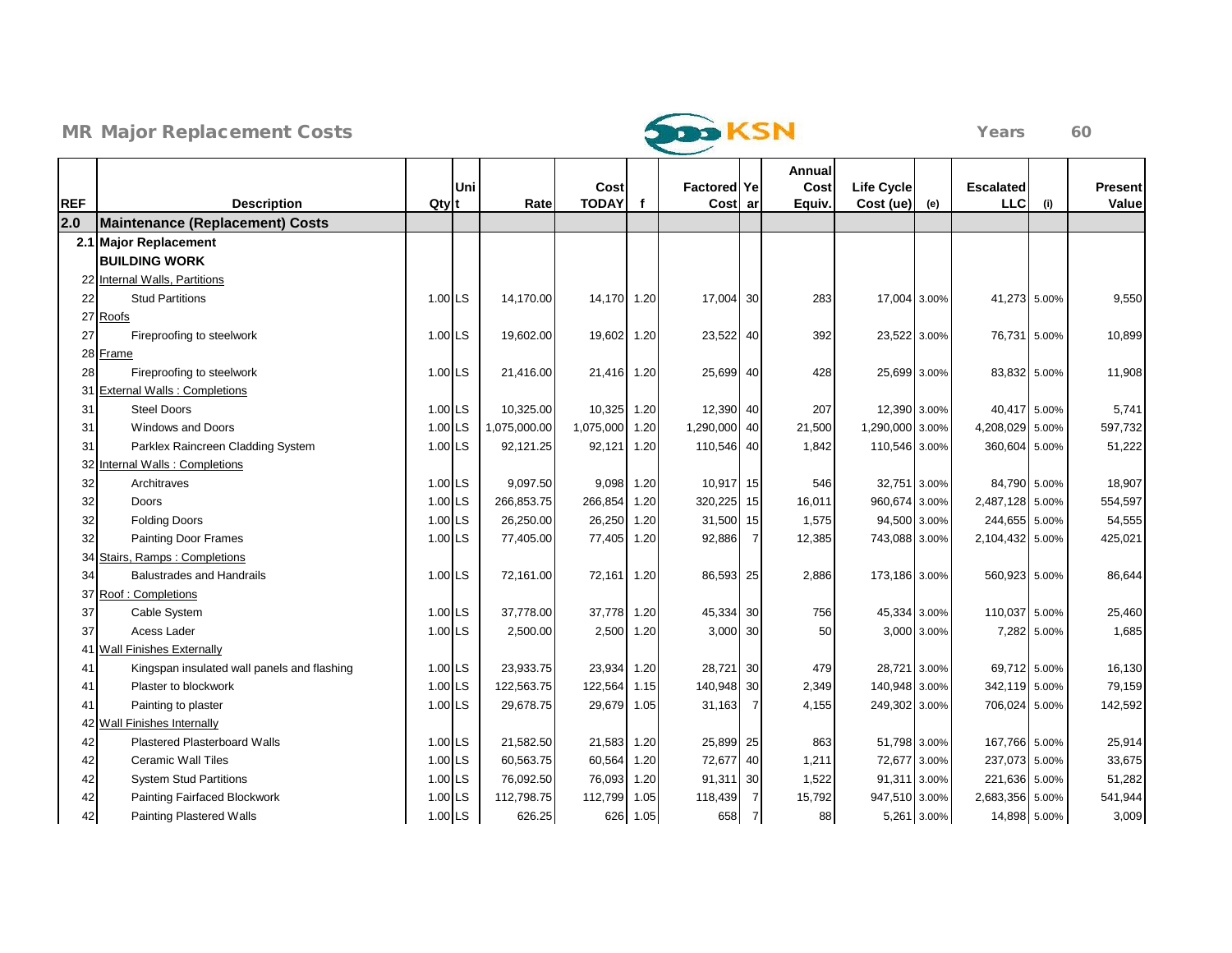



|            |                                                  |           |     |              |                |      |                     |                 | Annual |                   |             |                  |             |         |
|------------|--------------------------------------------------|-----------|-----|--------------|----------------|------|---------------------|-----------------|--------|-------------------|-------------|------------------|-------------|---------|
|            |                                                  |           | Uni |              | Cost           |      | <b>Factored Yel</b> |                 | Cost   | <b>Life Cycle</b> |             | <b>Escalated</b> |             | Present |
| <b>REF</b> | <b>Description</b>                               | Qty       |     | Rate         | <b>TODAY</b>   | f    | Cost ar             |                 | Equiv. | Cost (ue)         | (e)         | <b>LLC</b>       | (i)         | Value   |
| 42         | Boarding to steel columns                        | 1.00 LS   |     | 6,298.75     | 6,299          | 1.20 | 7,559               | 40 <sup>1</sup> | 126    | 7,559             | 3.00%       | 24,656           | 5.00%       | 3,502   |
| 42         | <b>Parklex Timber Panels</b>                     | 1.00 LS   |     | 6,780.00     | 6,780          | 1.20 | 8,136 40            |                 | 136    |                   | 8,136 3.00% | 26,540 5.00%     |             | 3,770   |
|            | 43 Floor Finishes                                |           |     |              |                |      |                     |                 |        |                   |             |                  |             |         |
| 43         | Softwood Skirtings and Grounds                   | 1.00 LS   |     | 19,395.00    | 19,395 1.15    |      | 22,304 40           |                 | 372    | 22,304 3.00%      |             | 72,757 5.00%     |             | 10,335  |
| 43         | <b>Painting Skirtings</b>                        | 1.00 LS   |     | 13,113.75    | 13,114 1.05    |      | 13,769              | 7               | 1,836  | 110,156 3.00%     |             | 311,961          | 5.00%       | 63,005  |
| 43         | Pilkington floor tiles and skirting              | 1.00 LS   |     | 38,138.75    | 38,139 1.20    |      | 45,767 20           |                 | 1,526  | 91,533 3.00%      |             | 231,951 5.00%    |             | 52,360  |
| 43         | Altro Safty Floor and skirting                   | 1.00 LS   |     | 22,367.50    | 22,368         | 1.20 | 26,841 20           |                 | 895    | 53,682 3.00%      |             | 136,034 5.00%    |             | 30,708  |
| 43         | Marmoleum Flooring and skirting                  | 1.00 LS   |     | 246,068.75   | 246,069        | 1.20 | 295,283 20          |                 | 9,843  | 590,565 3.00%     |             | 1,496,536 5.00%  |             | 337,822 |
| 43         | Carpetting                                       | 1.00 LS   |     | 14,775.00    | 14,775         | 1.10 | 16,253 15           |                 | 813    | 48,758 3.00%      |             | 126,230 5.00%    |             | 28,148  |
| 43         | <b>Matwells</b>                                  | 1.00 LS   |     | 19,295.00    | 19,295         | 1.20 | 23,154 15           |                 | 1,158  | 69,462 3.00%      |             | 179,833 5.00%    |             | 40,100  |
| 43         | Epoxy painting to floors                         | 1.00 LS   |     | 1,511.25     | 1,511          | 1.20 | 1,814 15            |                 | 91     |                   | 5,441 3.00% | 14,085 5.00%     |             | 3,141   |
| 43         | Timber sports floor                              | 1.00 LS   |     | 53,682.50    | 53,683         | 1.20 | 64,419 15           |                 | 3,221  | 193,257           | 3.00%       | 500,331 5.00%    |             | 111,567 |
|            | 44 Stair, Ramp Finishes                          |           |     |              |                |      |                     |                 |        |                   |             |                  |             |         |
| 44         | <b>Skirtings</b>                                 | 1.00 LS   |     | 1,683.75     | 1,684 1.20     |      | 2,021 15            |                 | 101    |                   | 6,062 3.00% | 15,693 5.00%     |             | 3,499   |
| 44         | <b>Painting Skirtings</b>                        | 1.00 LS   |     | 720.00       | 720            | 1.05 | 756                 |                 | 101    |                   | 6,048 3.00% | 17,128 5.00%     |             | 3,459   |
| 44         | Plastered Plasterboard Walls                     | 1.00 LS   |     | 541.25       | 541            | 1.15 | 622                 | 30              | 10     |                   | 622 3.00%   |                  | 1,511 5.00% | 350     |
| 44         | Painting                                         | 1.00 LS   |     | 8,187.50     | 8,188 1.05     |      | 8,597               | 7               | 1,146  | 68,775 3.00%      |             | 194,771          | 5.00%       | 39,337  |
| 44         | Marmoleum flooring to stairs, nosings and edging | 1.00 LS   |     | 49,225.00    | 49,225 1.15    |      | 56,609 15           |                 | 2,830  | 169,826 3.00%     |             | 439,670 5.00%    |             | 98,041  |
|            | 45 Ceiling Finishes                              |           |     |              |                |      |                     |                 |        |                   |             |                  |             |         |
| 45         | <b>T&amp;G Ceder Soffit</b>                      | 1.00 LS   |     | 13,218.75    | 13,219 1.15    |      | 15,202 15           |                 | 760    | 45,605 3.00%      |             | 118,068 5.00%    |             | 26,328  |
| 45         | Suspended Plastered Plasterboard Celings         | 1.00 LS   |     | 18,051.25    | 18,051         | 1.15 | 20,759 25           |                 | 692    | 41,518 3.00%      |             | 134,470 5.00%    |             | 20,771  |
| 45         | <b>Painting Plastered Ceilings</b>               | $1.00$ LS |     | 1,139.00     | 1,139 1.05     |      | 1,196               | 7               | 159    |                   | 9,568 3.00% | 27,096 5.00%     |             | 5,472   |
| 45         | <b>Metal Ceiling Tiles</b>                       | 1.00 LS   |     | 40,155.00    | 40,155         | 1.20 | 48,186              | 30              | 803    | 48,186 3.00%      |             | 116,960 5.00%    |             | 27,062  |
| 45         | Painting Exposed Concrete Ceilings               | 1.00 LS   |     | 13,090.00    | 13,090 1.05    |      | 13,745              | $\overline{7}$  | 1,833  | 109,956 3.00%     |             | 311,396 5.00%    |             | 62,891  |
| 47         | <b>Roof Finishes</b>                             |           |     |              |                |      |                     |                 |        |                   |             |                  |             |         |
| 47         | Kalzip standing seam roofing system              | 1.00 LS   |     | 1,017,422.50 | 1,017,423 1.20 |      | 1,220,907 30        |                 | 20,348 | 1,220,907 3.00%   |             | 2,963,462 5.00%  |             | 685,678 |
| 47         | Kingspan Wall Panels                             | 1.00 LS   |     | 87,681.25    | 87,681         | 1.20 | 105,218 30          |                 | 1,754  | 105,218 3.00%     |             | 255,390 5.00%    |             | 59,092  |
| 47         | Parlon gutters and walkways                      | 1.00 LS   |     | 65,226.25    | 65,226         | 1.20 | 78,272 30           |                 | 1,305  | 78,272 3.00%      |             | 189,985 5.00%    |             | 43,958  |
|            | 52 (52) Drainage and Refuse Disposal             |           |     |              |                |      |                     |                 |        |                   |             |                  |             |         |
| 52         | Drainage above ground                            | 1.00 LS   |     | 21,151.25    | 21,151         | 1.20 | 25,382 35           |                 | 423    | 25,382 3.00%      |             | 71,420 5.00%     |             | 12,948  |
| 52         | Drainage below ground                            | 1.00 LS   |     | 59,655.00    | 59,655 1.20    |      | 71,586 40           |                 | 1,193  | 71,586 3.00%      |             | 233,516 5.00%    |             | 33,170  |
|            | 51 Heating Centre                                |           |     |              |                |      |                     |                 |        |                   |             |                  |             |         |
| 51         | <b>Mechanical System</b>                         | 1.00 LS   |     | 804,625.00   | 804,625 1.20   |      | 965,550 30          |                 | 16,093 | 965,550 3.00%     |             | 2,343,643 5.00%  |             | 542,266 |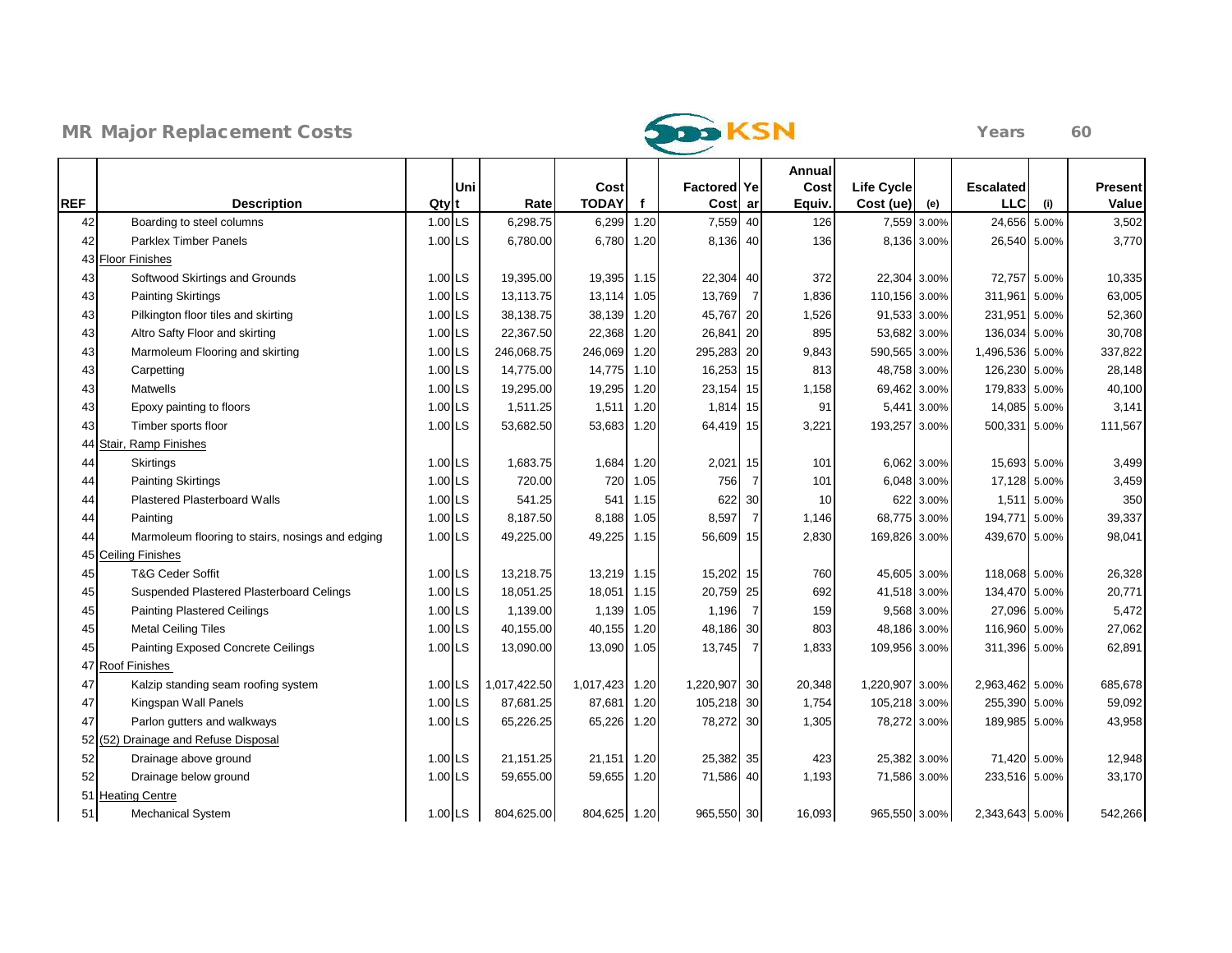



|            |                                            |                               |            |                      |              |                               |                | Annual        |                     |              |                                |       |                  |
|------------|--------------------------------------------|-------------------------------|------------|----------------------|--------------|-------------------------------|----------------|---------------|---------------------|--------------|--------------------------------|-------|------------------|
| <b>REF</b> |                                            | Uni                           | Rate       | Cost<br><b>TODAY</b> | $\mathbf{f}$ | <b>Factored Ye</b><br>Cost ar |                | Cost          | <b>Life Cycle</b>   |              | <b>Escalated</b><br><b>LLC</b> |       | Present<br>Value |
| 51         | <b>Description</b><br><b>Builders Work</b> | Qty <sup>t</sup><br>$1.00$ LS | 35,191.25  | 35,191               | 1.20         | 42,230                        | 30             | Equiv.<br>704 | Cost (ue)<br>42,230 | (e)<br>3.00% | 102,502 5.00%                  | (i)   | 23,717           |
| 51         | Painting pipes, radiators etc.             | 1.00 LS                       | 41,568.75  | 41,569               | 1.20         | 49,883                        | $\overline{7}$ | 6,651         | 399,060 3.00%       |              | 1,130,142 5.00%                |       | 228,249          |
| 51         | Waterpoofing tankroom floor                | 1.00 LS                       | 3,125.00   | 3,125                | 1.20         | 3,750                         | 15             | 188           | 11,250 3.00%        |              | 29,126 5.00%                   |       | 6,495            |
| 61         | Electricity Centre and Main Distribution   |                               |            |                      |              |                               |                |               |                     |              |                                |       |                  |
| 61         | <b>Electrical System</b>                   | 1.00 LS                       | 504,300.00 | 504,300 1.20         |              | 605,160 25                    |                | 20,172        | 1,210,320 3.00%     |              | 3,920,035 5.00%                |       | 605,518          |
| 61         | <b>Builders Work</b>                       | 1.00 LS                       | 21,365.00  | 21,365               | 1.20         | 25,638 25                     |                | 855           | 51,276 3.00%        |              | 166,075 5.00%                  |       | 25,653           |
| 61         | Lift Installation                          | 1.00 LS                       | 41,000.00  | 41,000 1.20          |              | 49,200 20                     |                | 1,640         |                     | 98,400 3.00% | 249,353 5.00%                  |       | 56,288           |
|            | 74 Sanitary Fittings                       |                               |            |                      |              |                               |                |               |                     |              |                                |       |                  |
| 74         | <b>Sanitary Fixturers</b>                  | 1.00 LS                       | 34,061.25  | 34,061 1.30          |              | 44,280 25                     |                | 1,476         | 88,559 3.00%        |              | 286,829 5.00%                  |       | 44,306           |
| 74         | <b>Sanitary Fittings</b>                   | 1.00 LS                       | 5,230.00   | 5,230                | 1.15         | $6,015$ 10                    |                | 501           | 30,073 3.00%        |              | 79,531                         | 5.00% | 17,520           |
| 74         | <b>System Partitions</b>                   | 1.00 LS                       | 28,780.00  | 28,780               | 1.20         | 34,536 10                     |                | 2,878         | 172,680 3.00%       |              | 456,678 5.00%                  |       | 100,604          |
| 74         | <b>Mirrors</b>                             | 1.00 LS                       | 4,700.00   | 4,700                | 1.10         | 5,170 10                      |                | 431           | 25,850 3.00%        |              | 68,364 5.00%                   |       | 15,060           |
|            | <b>SITEWORK</b>                            |                               |            |                      |              |                               |                |               |                     |              |                                |       |                  |
|            | 10 (10) Prepared Site                      |                               |            |                      |              |                               |                |               |                     |              |                                |       |                  |
| 10         | 30% in Year 30                             | 1.00 LS                       | 33,676.80  | 33,677               | 1.20         | 40,412 30                     |                | 674           |                     | 40,412 3.00% | 98,091 5.00%                   |       | 22,696           |
|            | 30 Site Enclosures, Site Retaining Walls   |                               |            |                      |              |                               |                |               |                     |              |                                |       |                  |
| 30         | <b>Perimeter Fencing</b>                   | 1.00 LS                       | 25,608.75  | 25,609               | 1.20         | 30,731 35                     |                | 512           |                     | 30,731 3.00% | 86,471 5.00%                   |       | 15,676           |
| 30         | <b>Ballcourt Fencing and Gates</b>         | 1.00 LS                       | 56,050.00  | 56,050               | 1.20         | 67,260 20                     |                | 2,242         | 134,520 3.00%       |              | 340,884 5.00%                  |       | 76,950           |
| 30         | <b>Entrance Gates</b>                      | 1.00 LS                       | 12,470.00  | 12,470 1.20          |              | 14,964 25                     |                | 499           |                     | 29,928 3.00% | 96,932 5.00%                   |       | 14,973           |
|            | 40 Roads, Paths, Pavings                   |                               |            |                      |              |                               |                |               |                     |              |                                |       |                  |
| 40         | <b>Precast Concrete Kerbs</b>              | 1.00 LS                       | 17,195.00  | 17,195 1.20          |              | 20,634 25                     |                | 688           | 41,268 3.00%        |              | 133,661 5.00%                  |       | 20,646           |
| 40         | <b>Timber Edging</b>                       | 1.00 LS                       | 8,192.50   |                      | 8,193 1.20   | 9,831 15                      |                | 492           | 29,493 3.00%        |              | 76,356 5.00%                   |       | 17,026           |
| 40         | Tegula Flag Paving                         | 1.00 LS                       | 20,095.00  | 20,095               | 1.20         | 24,114 25                     |                | 804           | 48,228 3.00%        |              | 156,203 5.00%                  |       | 24,128           |
| 40         | Bitumen Macadum Paving and Markings        | 1.00 LS                       | 74,128.75  | 74,129               | 1.20         | 88,955 25                     |                | 2,965         | 177,909 3.00%       |              | 576,219 5.00%                  |       | 89,007           |
| 40         | <b>Gravel Paving</b>                       | $1.00$ LS                     | 6,825.00   | 6,825                | 1.20         | 8,190 10                      |                | 683           | 40,950 3.00%        |              | 108,298 5.00%                  |       | 23,858           |
| 40         | <b>Internal Courtyard</b>                  | 1.00 LS                       | 160,807.50 | 160,808              | 1.20         | 192,969 30                    |                | 3,216         | 192,969 3.00%       |              | 468,386 5.00%                  |       | 108,374          |
|            | 50 (50) Site Services (Pipe & Ducted)      |                               |            |                      |              |                               |                |               |                     |              |                                |       |                  |
| 50         | 60% Replacement - Year 30                  | 1.00 LS                       | 155,407.80 | 155,408 1.20         |              | 186,489 40                    |                | 3,108         | 186,489 3.00%       |              | 608,335 5.00%                  |       | 86,411           |
|            | 60 Site Services (Mainly Electrical)       | 1.00 LS                       |            |                      |              |                               |                |               |                     |              |                                |       |                  |
| 60         | 60% Replacement - Year 30                  | 1.00 LS                       | 56,387.40  | 56,387               | 1.20         | 67,665 40                     |                | 1,128         |                     | 67,665 3.00% | 220,725 5.00%                  |       | 31,353           |
|            | 70 Site Fittings                           |                               |            |                      |              |                               |                |               |                     |              |                                |       |                  |
| 70         | <b>Cycle Shelter</b>                       | 1.00 LS                       | 27,500.00  | 27,500 1.20          |              | 33,000 20                     |                | 1,100         | 66,000 3.00%        |              | 167,249 5.00%                  |       | 37,754           |
| 70         | <b>Cycle Stand</b>                         | 1.00 LS                       | 15,375.00  | 15,375 1.20          |              | 18,450 15                     |                | 923           |                     | 55,350 3.00% | 143,298 5.00%                  |       | 31,954           |